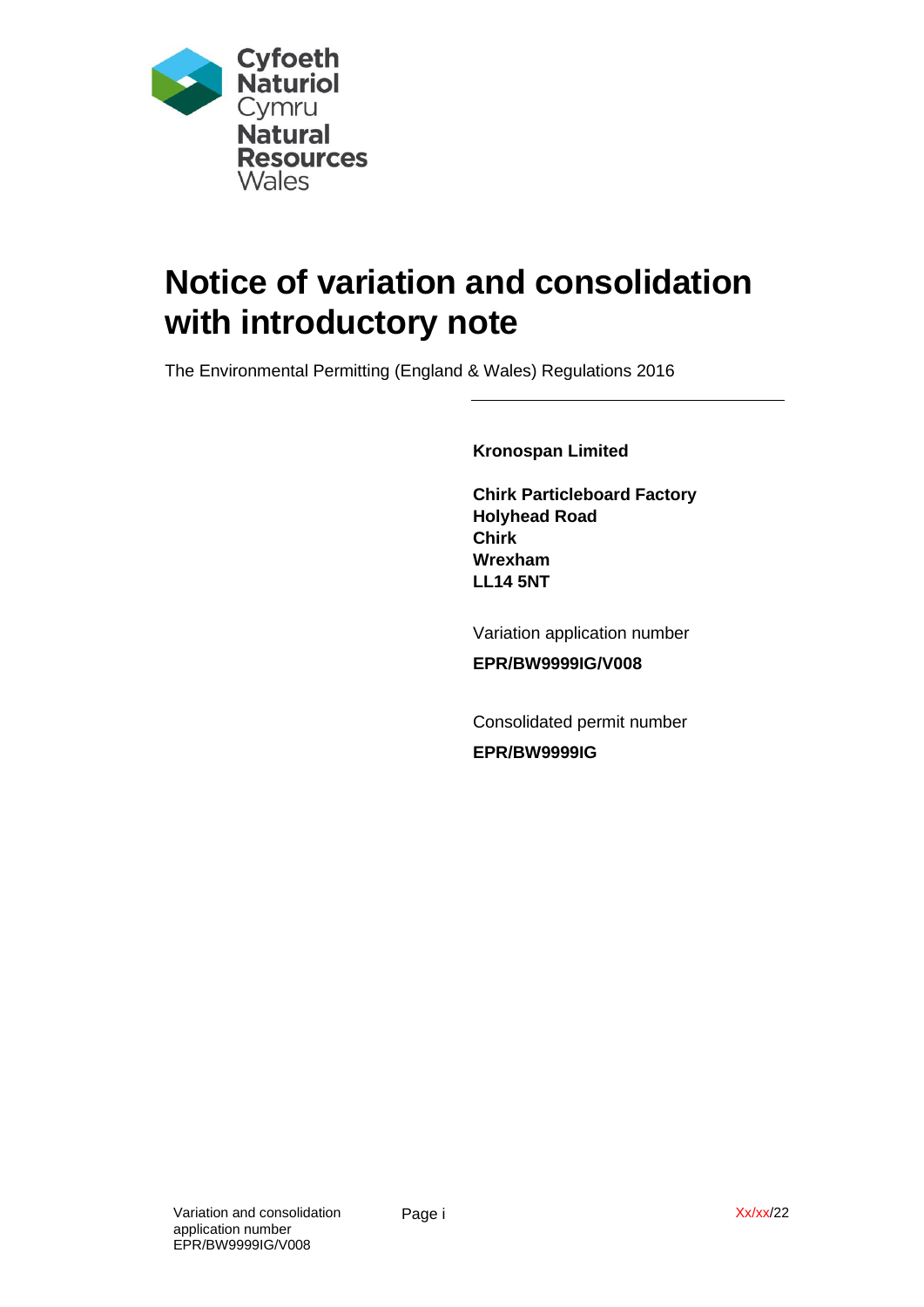## **Chirk Particleboard Factory Consolidated permit number EPR/BW9999IG**

## **Introductory note**

#### **This introductory note does not form a part of the notice.**

The following notice gives notice of the variation of environmental permits EPR/BW9999IG (Natural Resources Wales, Permit A) and WCBC/IPPC/03/KR(V3) (Wrexham Country Borough Council, Permit B) referred to in the status logs below and the replacement of those permits with a consolidated environmental permit.EPR/BW9999IG is now the consolidated base permit for the Installation going forward.

In March 2018, Welsh Government issued a Direction requiring Natural Resources Wales ('NRW') to consolidate the existing NRW and Wrexham County Borough Council ("WCBC") environmental permits for the Chirk Particleboard Factory Installation into one and then subsequently conduct all regulatory functions in relation to that permit.

This Variation and Consolidation Notice delivers the requirements of the Welsh Government Direction, so that from the issue date of this Notice, WCBC will no longer regulate activities at the Installation and Natural Resources Wales will regulate the entire site. The Installation will then no longer be subject to a ministerial direction.

Wrexham Permit WCBC/IPPC/03/KR(V3) covered the following main activities at the installation: particleboard and medium density fibre board production, two biomass plants, sawmill and laminated flooring line, as well as some heat generating plant. Raw material deliveries and storage and waste handling, processing and storage were directly associated activities in the permit.

Prior to this variation and consolidation, the NRW permit (EPR/BW9999IG) covered only the following activities: manufacture of formaldehyde by catalytic oxidation of methanol, manufacture of urea-formaldehyde and melamine-ureaformaldehyde resin and the operation of natural gas fired combustion plant, with the VITS paper impregnation process and operation of surface water lagoons 1, 2, and 3 being directly associated activities in the permit.

All the above activities previously regulated by WCBC are now consolidated into the NRW permit following this variation.

Kronospan Limited currently operates the activities covered by the environmental permits described above and has additionally applied for some process changes to be added to the permit, resulting from investment in the site since October 2014. The most notable of these are the operation of a new 45MW chip dryer and Wet Electrostatic Precipitator (WESP 21), which dry and treat emissions from the existing particleboard manufacturing process.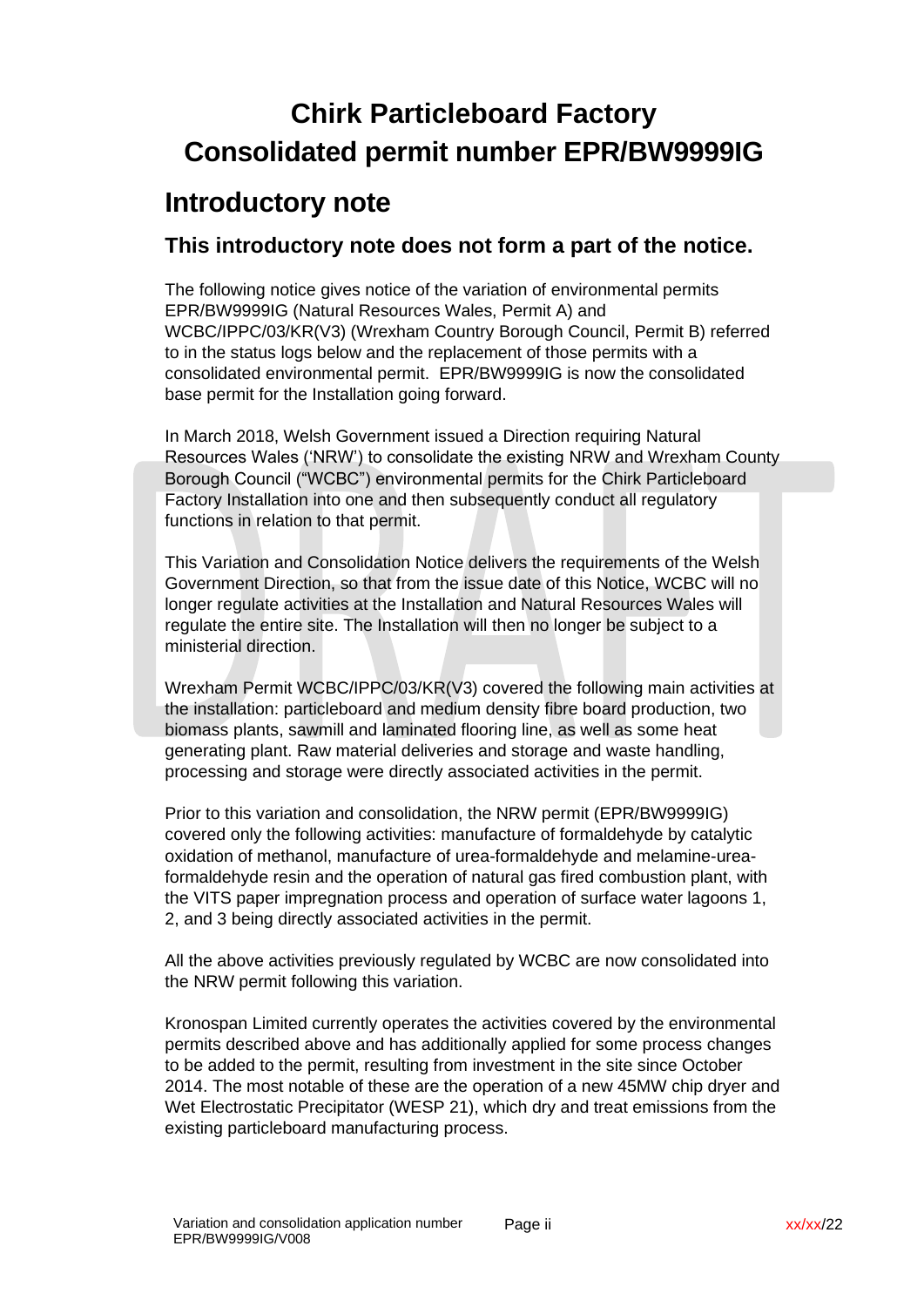These process changes are incorporated into the permit as part of this variation. We have also assessed predicted releases to air from the entire installation to obtain a baseline for human health and ecological receptors, against which future regulatory improvements can be measured.

Kronospan's variation application also contained a proposal for a new oriented strand board (OSB) production line, which no longer forms part of this determination and is 'deemed withdrawn' for this variation (EPR/BW9999IG/V008) and will instead be considered as part of a future variation application.

As part of the permit consolidation process, we have conducted a full review of the conditions to ensure compliance with the Environmental Permitting Regulations (EPR), the Industrial Emissions Directive (IED) and Best Available Techniques (BAT) for the wood-based panels sector.

For the latter, we have incorporated the changes required by the IED following a statutory review of the site's activities against the BAT Conclusions for Production of Wood Based Panels, which were published on 24 November 2015 in the Official Journal of the European Union (L306/31). This follows a European Union wide review of BAT, (implementing decision 2015/2119/EU of 20<sup>th</sup> November 2015). We are satisfied that the operator is compliant with the published BAT conclusions.

This variation also includes updated conditions relating to Chapter IV of the Industrial Emissions Directive relating to the incineration of waste for the K8 Biomass Plant. These replace references to the Waste Incineration Directive (WID) in the Wrexham permit.

The schedules specify the changes made to the permit.

The status log of a permit sets out the permitting history, including any changes to the permit reference number.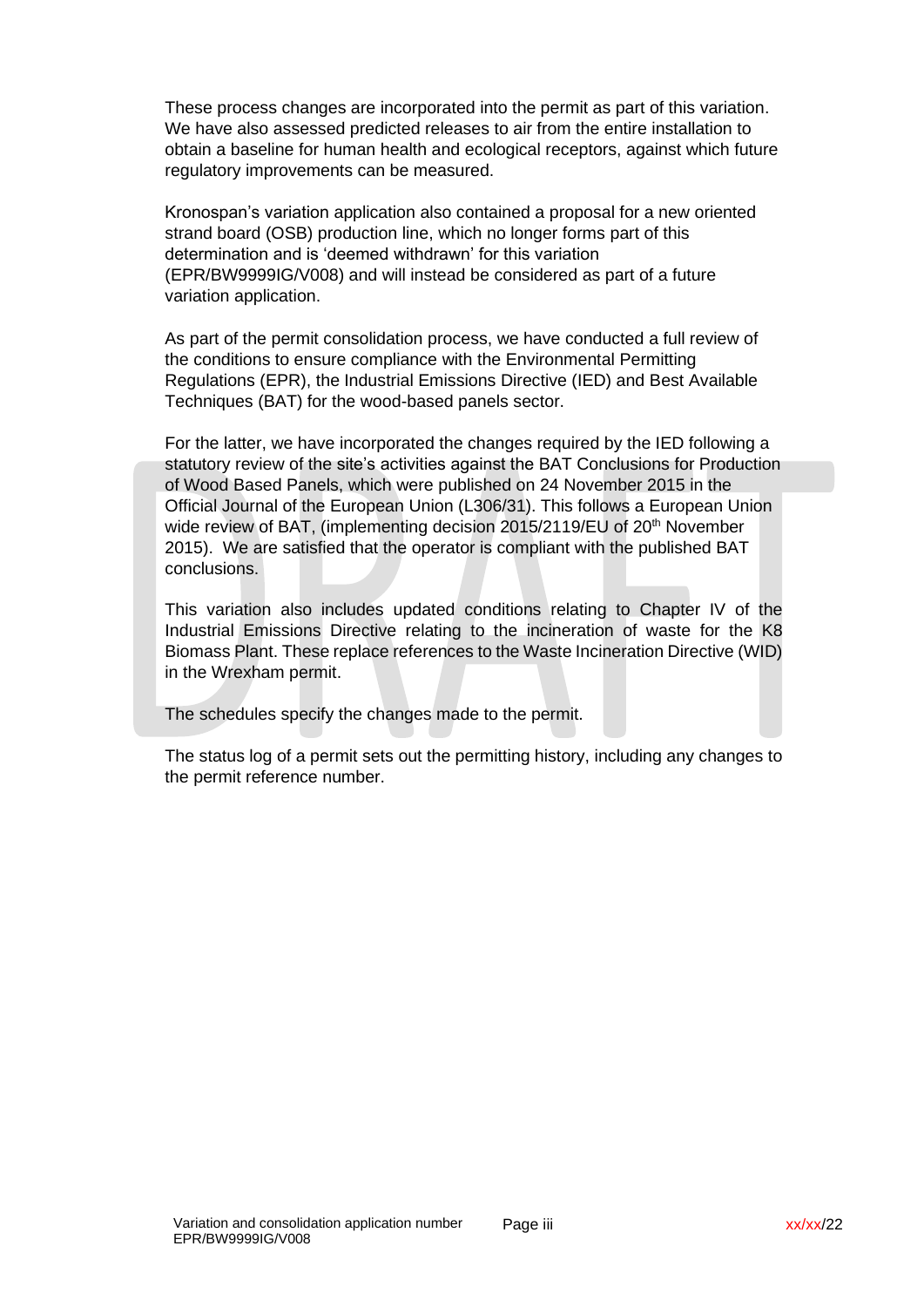| Status log of permit A: EPR/BW9999IG |                  |                                        |
|--------------------------------------|------------------|----------------------------------------|
| <b>Description</b>                   | <b>Date</b>      | <b>Comments</b>                        |
| Application BW9999IG                 | Received         | Duly made, Supersedes withdrawn        |
| EPR/BW9999IG/A001)                   | 28/11/03         | application BR7194                     |
| Additional information               | Request dated    | Response in part dated 19/04/04        |
| via Schedule 4                       | 23/02/04         |                                        |
| Additional information               |                  | Noise survey 21/05/04                  |
| via Schedule 4                       |                  |                                        |
| Re-submission of                     | Request dated    | Information received on 30/06/04       |
| Schedule                             | 26/05/04         |                                        |
| 4 response                           |                  |                                        |
| Permit determined                    | 17/09/04         |                                        |
| <b>BW9999IG</b>                      |                  |                                        |
| (EPR/BW9999IG/A001)                  |                  |                                        |
| Variation notice                     | 05/04/06         | Re-issue of conditions to account for  |
| KP3735SC. Issued                     |                  | administrative errors and to change    |
| (EPR/BW9999IG/V002)                  |                  | emission limits values from the        |
|                                      |                  | original permit                        |
| Variation application                | <b>Duly Made</b> |                                        |
| EPR/BW9999IG/V003                    | 02/12/08         |                                        |
| Variation application                | 28/04/09         |                                        |
| EPR/BW9999IG/V003                    |                  |                                        |
| issued                               |                  |                                        |
| Variation application                | <b>Duly Made</b> |                                        |
| EPR/BW9999IG/V004                    | 18/05/10         |                                        |
| Variation application                | 22/08/10         |                                        |
| EPR/BW9999IG/V004                    |                  |                                        |
| issued                               |                  |                                        |
| Variation application                | <b>Duly Made</b> |                                        |
| EPR/BW9999IG/V005                    | 28/10/10         |                                        |
| Variation application                | 08/12/10         |                                        |
| EPR/BW9999IG/V005                    |                  |                                        |
| issued                               |                  |                                        |
| Variation application                | Duly Made        |                                        |
| EPR/BW9999IG/V006                    | 05/01/16         |                                        |
| Variation application                | 01/02/16         |                                        |
| EPR/BW9999IG/V006                    |                  |                                        |
| issued                               |                  |                                        |
| Variation application                | Duly Made        | Substantial variation to include       |
| EPR/BW9999IG/V007                    | 13/01/17         | combustion plant                       |
| <b>Additional information</b>        | 08/03/17         | <b>Schedule 5 Notice</b>               |
| requested                            |                  |                                        |
| Additional information               | 28/03/17         | Updated site plan, clarification       |
| received                             |                  | regarding release of trade effluent to |
|                                      |                  | sewer from combustion plant, gas       |
|                                      |                  | engine emissions monitoring point      |
|                                      |                  | assessment and additional              |
|                                      |                  | information on the air quality         |
|                                      |                  |                                        |
|                                      |                  | assessment.                            |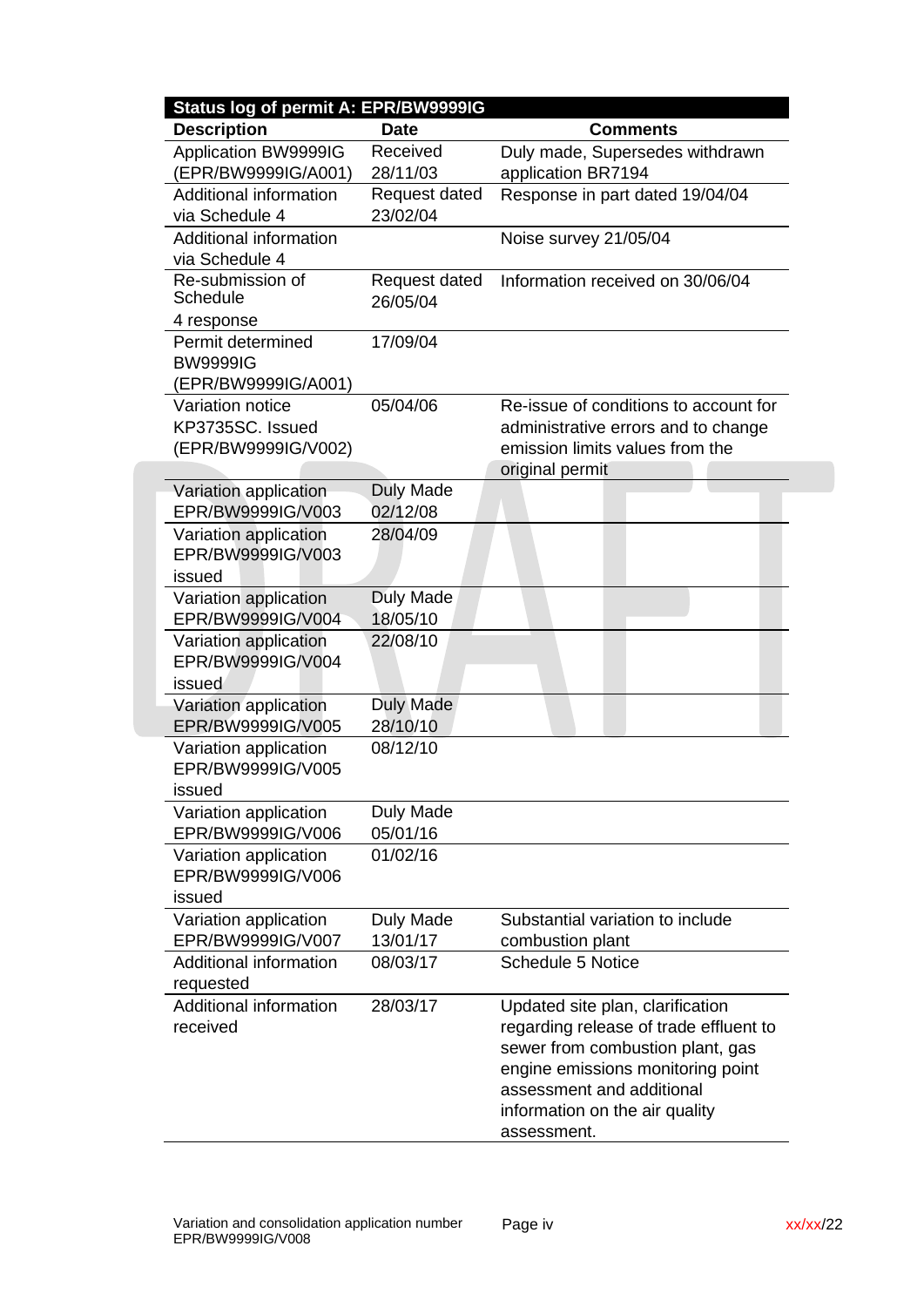| <b>Description</b>                         | <b>Date</b> | <b>Comments</b>                                             |
|--------------------------------------------|-------------|-------------------------------------------------------------|
| <b>Additional information</b>              | 13/04/17    | Information describing control of NO <sub>x</sub>           |
| received                                   |             | and CO emissions from gas engines                           |
| Additional information                     | 19/05/17    | <b>Schedule 5 Notice</b>                                    |
| requested                                  |             |                                                             |
| <b>Additional information</b>              | 26/05/17 &  | Updated site plan, clarification                            |
| received                                   | 09/06/17    | regarding release of trade effluent to                      |
|                                            |             | sewer from combustion plant, gas                            |
|                                            |             | engine tuning settings, updating                            |
|                                            |             | modelling for K7 at 6% O <sub>2</sub> reference             |
|                                            |             | oxygen content, & predicted impacts                         |
|                                            |             | associated with half-hourly and daily                       |
|                                            |             | NOx ELVs, when all dryers are                               |
|                                            |             | offline. Also, predicted NOx PCs and                        |
|                                            |             | PECs at ecological receptors under                          |
|                                            |             | "Limits Case".                                              |
| <b>Additional information</b>              | 03/07/17    | Email to: R. Flavell (Fichtner) (cc; K                      |
| requested<br>Additional information        | 05/07/17    | Baker, Kronospan)                                           |
|                                            |             | Email to: R. Flavell (Fichtner) (cc; K<br>Baker, Kronospan) |
| requested<br><b>Additional information</b> | 12/07/17    | Updated PCs and PECs for the                                |
| received                                   |             | "Limits Case" ecological                                    |
|                                            |             | assessment, following under-                                |
|                                            |             | estimation for some modelling                               |
|                                            |             | scenarios. Assessment of predicted                          |
|                                            |             | impact on European Sites for                                |
|                                            |             | Nutrient Nitrogen and Acid                                  |
|                                            |             | Deposition. Provision of modelling                          |
|                                            |             | assessment for Berwyn SPA.                                  |
| Additional information                     | 26/07/17    | Revised acid deposition predictions                         |
| received                                   |             | for woodland habitats following error                       |
|                                            |             | in previous calculations. Clarification                     |
|                                            |             | on predicted releases from site when                        |
|                                            |             | K7 and K8 are offline compared with                         |
|                                            |             | releases when MDF2 is offline for                           |
|                                            |             | the Likely, Limits and Worst Cases.                         |
| Additional information                     | 16/08/17    | Provision of predicted impact on                            |
| received                                   |             | human health under the Limits Case                          |
|                                            |             | when MDF2 is offline for annual and                         |
|                                            |             | daily mean NO <sub>x</sub> . Also predicted daily           |
|                                            |             | mean NO <sub>x</sub> impact at Canal Wood                   |
|                                            |             | <b>LWS and Chirk Castle ancient</b>                         |
|                                            |             | woodland.                                                   |
| Variation determined                       | 30/11/17    |                                                             |
| EPR/BW9999IG/V007                          |             |                                                             |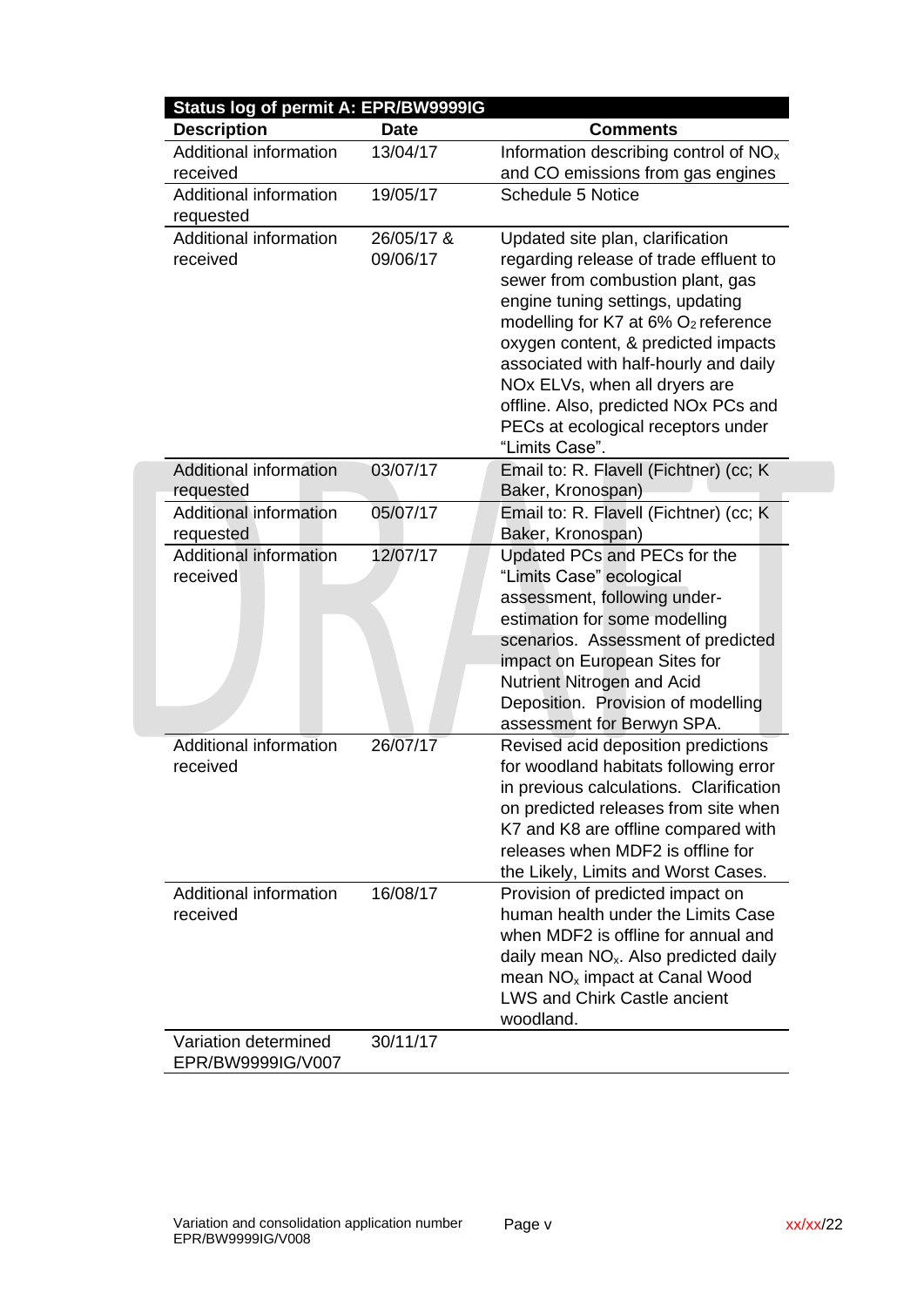| <b>Description</b>                       | Status log of permit A: EPR/BW9999IG<br><b>Date</b> | <b>Comments</b>                           |
|------------------------------------------|-----------------------------------------------------|-------------------------------------------|
| Variation and                            | Duly made                                           | Application for new OSB Production        |
| consolidation                            | 27/07/18                                            | line; consolidation of extant WCBC &      |
| application                              |                                                     | NRW permits to implement WG               |
| EPR/BW9999IG/V008                        |                                                     | <b>Direction: Natural Resources Wales</b> |
| received                                 |                                                     | Production of Wood-based Panels           |
|                                          |                                                     | <b>Sector Review</b>                      |
| Additional information                   | 01/08/18                                            | Email                                     |
| requested                                |                                                     |                                           |
| Additional information                   | 02/08/18                                            | Email confirmation that the Sawmill       |
| received                                 |                                                     | and Laminated Flooring Line are           |
|                                          |                                                     | both EPR Section 6.6 B (a) i              |
|                                          |                                                     | activities. (Response to email            |
|                                          |                                                     | request on 01/08/18).                     |
| Additional information                   | 23/11/18                                            | <b>Schedule 5 Notice</b>                  |
| requested<br><b>Regulation 61 Notice</b> | 15/01/19                                            | Issue of a Notice under Regulation        |
| sent to the Operator                     |                                                     | 61(1) of the Environmental                |
|                                          |                                                     | Permitting (England and Wales)            |
|                                          |                                                     | Regulations 2016 requiring further        |
|                                          |                                                     | information on expected compliance        |
|                                          |                                                     | with the "Large Volume Organic            |
|                                          |                                                     | <b>Chemicals BAT Conclusions" and</b>     |
|                                          |                                                     | "Common Waste Water and Waste             |
|                                          |                                                     |                                           |
|                                          |                                                     | Gas Treatment / Management                |
|                                          |                                                     | Systems in the Chemical Sector BAT        |
|                                          |                                                     | Conclusions". The purpose of this         |
|                                          |                                                     | request is to gather information to       |
|                                          |                                                     | inform a forthcoming NRW review of        |
|                                          |                                                     | the permit against these best             |
| Additional information                   | 21/01/19,                                           | practice documents.                       |
| received                                 | 23/01/19 &                                          | Schedule 5 notice response                |
|                                          |                                                     | addressing, air quality assessment,       |
|                                          | 24/01/19                                            | Kronoplus Ltd operations, noise           |
|                                          |                                                     | assessment and more detailed              |
|                                          |                                                     | comparison of Kronospan Ltd's             |
|                                          |                                                     | operations against the Wood Panel         |
|                                          |                                                     | <b>BREF BAT Conclusions.</b>              |
| Additional information<br>requested      | 08/04/19                                            | <b>Schedule 5 Notice</b>                  |
| Additional information                   | 03/05/19                                            | Query on waste types accepted by          |
| requested                                |                                                     | K7. (Grades of wood part of the           |
|                                          |                                                     | question no longer relevant).             |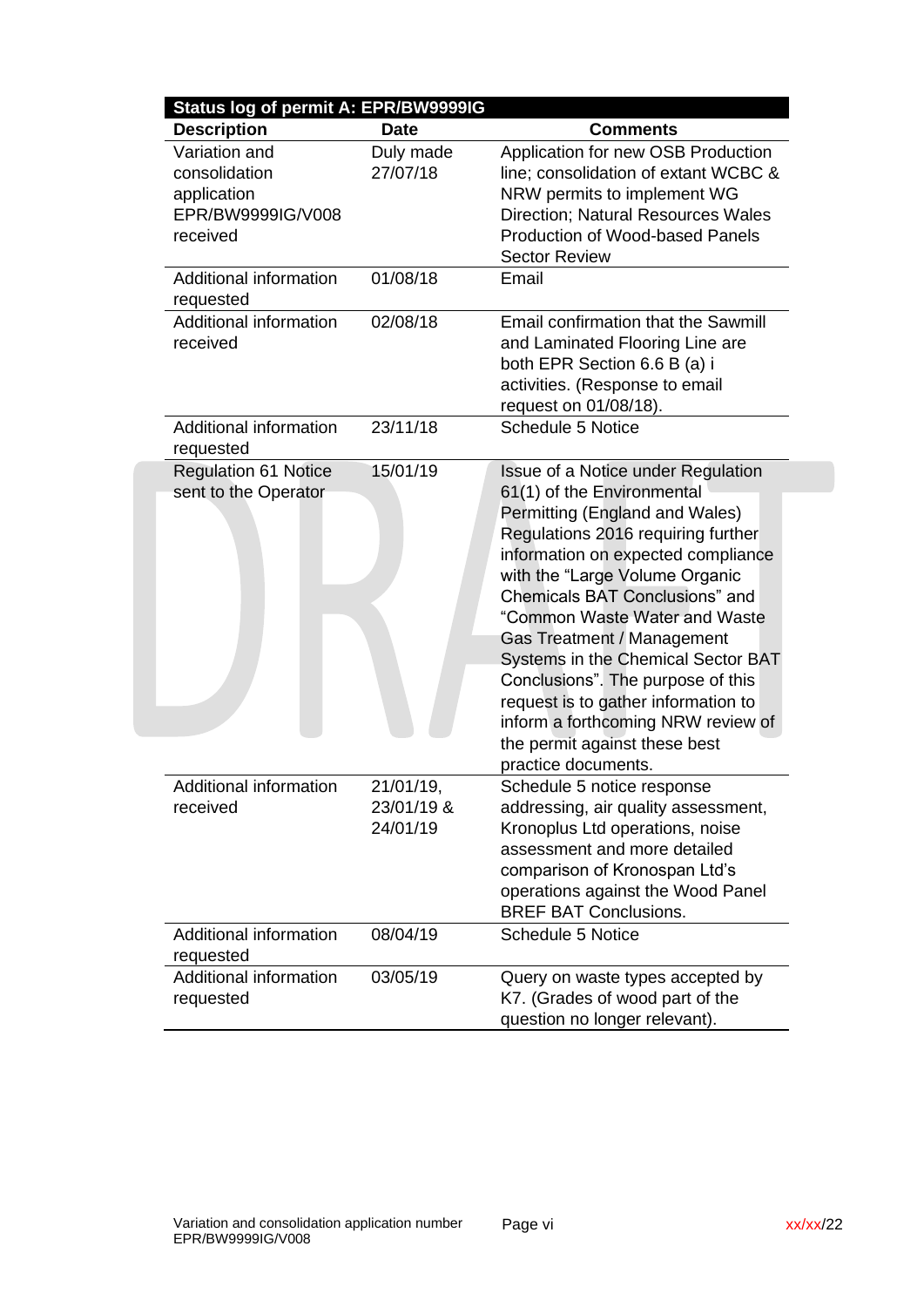| Status log of permit A: EPR/BW9999IG<br><b>Description</b> | <b>Date</b> | <b>Comments</b>                         |
|------------------------------------------------------------|-------------|-----------------------------------------|
| Additional information                                     | 28/05/19    | Schedule 5 Notice response              |
| received                                                   |             | (including response to 03/05/19         |
|                                                            |             | email query) covering:                  |
|                                                            |             | Identification of which legal entities  |
|                                                            |             | control each regulated activity.        |
|                                                            |             | Provision of updated noise              |
|                                                            |             | assessment, noise modelling for on-     |
|                                                            |             | site traffic and complaints log         |
|                                                            |             | template. Clarification on Air Quality  |
|                                                            |             | Assessment Input tables, status of      |
|                                                            |             | Gas Engines 4 & 5, plume                |
|                                                            |             | abatement on the newly constructed      |
|                                                            |             | WESP 21, items of combustion plant      |
|                                                            |             | using Light Fuel Oil as a secondary     |
|                                                            |             | fuel and which combustion plant the     |
|                                                            |             | report in Appendix E of the variation   |
|                                                            |             | application is relevant to.             |
|                                                            |             | Clarification of raw material usage,    |
|                                                            |             | water use, releases to sewer,           |
|                                                            |             | relevant to proposed OSB process.       |
|                                                            |             | Clarification on waste types used in    |
|                                                            |             | on-site processes.                      |
| <b>Additional information</b>                              | 04/06/19    | Email                                   |
| requested                                                  |             |                                         |
| <b>Additional information</b>                              | 05/06/19    | Email: 2016 site baseline noise         |
| received                                                   |             | assessment & clarification on NVC       |
|                                                            |             | report appendices. (Response to         |
|                                                            |             | email request on 04/06/19).             |
| <b>Additional information</b>                              | 10/06/19    | Email                                   |
| requested                                                  |             |                                         |
| <b>Additional information</b>                              | 11/06/19    | Email requesting clarification of the   |
| requested                                                  |             | relationship between Kronospan Ltd      |
|                                                            |             | and the companies operating the         |
|                                                            |             | Part B activities for accounting        |
|                                                            |             | purposes.                               |
| Additional information                                     | 12/06/19    | Justification for air quality modelling |
| received                                                   |             | scenarios used for ecological           |
|                                                            |             | assessment (response to email           |
|                                                            |             | request on 10/06/19)                    |
| Additional information                                     | 27/06/19    | Email                                   |
| requested                                                  |             |                                         |
| Additional information                                     | 02/07/19    | Demonstration of Kronospan Ltd          |
| received                                                   |             | operator control of Part B activities   |
|                                                            |             | (response to email request on           |
|                                                            |             | 11/06/19).                              |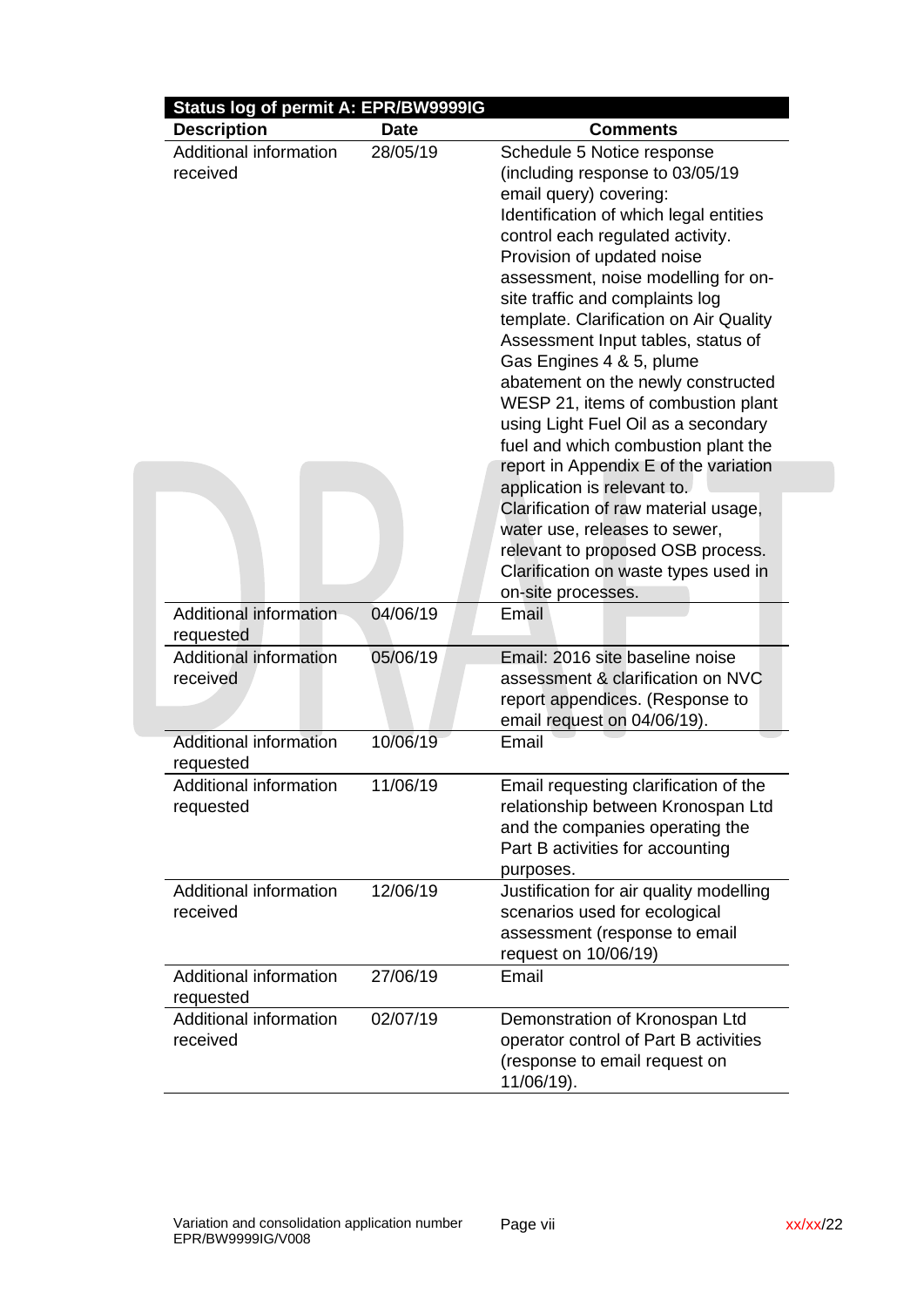| <b>Description</b>                  | <b>Date</b> | <b>Comments</b>                       |
|-------------------------------------|-------------|---------------------------------------|
| Additional information              | 02/07/19    | Kronospan response to Regulation      |
| received                            |             | 61(1) notice requiring further        |
|                                     |             | information on expected compliance    |
|                                     |             | with the "Large Volume Organic        |
|                                     |             | Chemicals BAT Conclusions" and        |
|                                     |             | "Common Waste Water and Waste         |
|                                     |             | Gas Treatment / Management            |
|                                     |             | Systems in the Chemical Sector BAT    |
|                                     |             | Conclusions".                         |
| Additional information              | 03/07/19    | <b>Email: Boiler Fuel Creation</b>    |
| received                            |             | Procedure. (Response to email         |
|                                     |             | request on 27/06/19).                 |
|                                     |             |                                       |
| Additional information              | 12/07/19    | Email                                 |
| requested<br>Additional information | 12/07/19    | Email: clarifying sources of releases |
| received                            |             | from WESPs 32 and 21. (response       |
|                                     |             | to email request on 12/07/19).        |
| Additional information              | 23/07/19    | <b>Schedule 5 Notice</b>              |
|                                     |             |                                       |
| requested<br>Additional information | 30/09/19    |                                       |
|                                     |             | Schedule 5 Notice response            |
| received                            |             | covering: press abatement             |
|                                     |             | emissions dispersion from original    |
|                                     |             | WESP 32, location of bag filter       |
|                                     |             | abatement plant and associated        |
|                                     |             | emissions, K8 ammonia modelling,      |
|                                     |             | justification of habitats assessment  |
|                                     |             | scenarios, critical loads assessment  |
|                                     |             | for key ecological interest features, |
|                                     |             | updated noise modelling, OSB BAT      |
|                                     |             | assessment, segregation of K7 and     |
|                                     |             | K8 boiler fuel and updated emission   |
|                                     |             | point plan.                           |
| Additional information              | 04/10/19    | Air Quality and Noise Modelling Files |
| received                            |             | in support of Schedule 5 response.    |
| Additional information              | 25/10/19    | Email                                 |
| requested                           |             |                                       |
| Additional information              | 29/10/19    | Email                                 |
| requested                           |             |                                       |
| Additional information              | 29/10/19    | Email confirmation that Kronospan     |
| received                            |             | wish to retain half-hour average      |
|                                     |             | ELVs and legal ability for abnormal   |
|                                     |             | operation of K8 Biomass Plant in      |
|                                     |             | NRW permit. Confirmation of CEM       |
|                                     |             | arrangements for K8. (Response to     |
|                                     |             | email request on 29/10/19).           |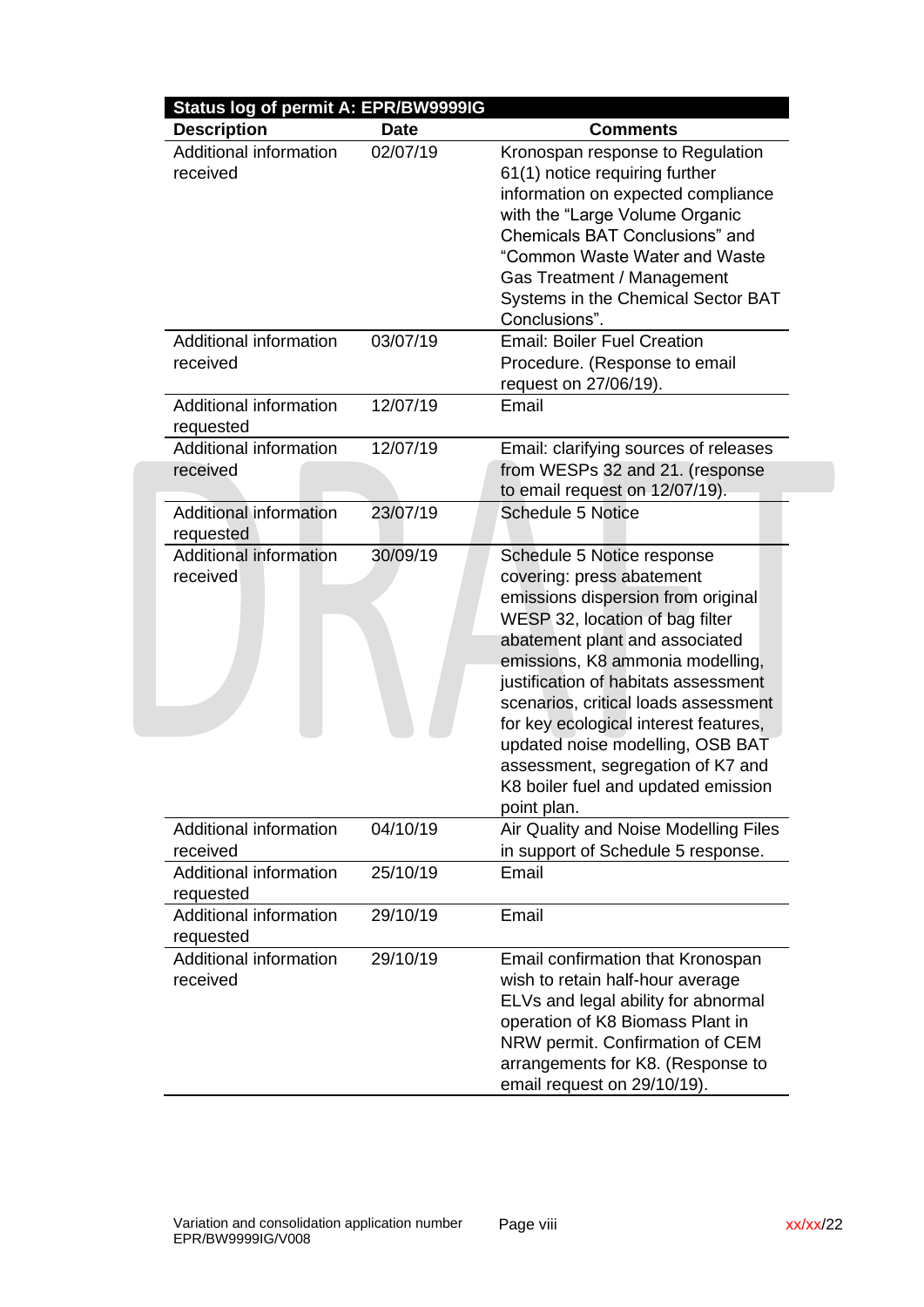| Status log of permit A: EPR/BW9999IG                                                            |                                      |                                                                                                                                                                                                                                                                                                                                                                                                                                                                                                      |  |
|-------------------------------------------------------------------------------------------------|--------------------------------------|------------------------------------------------------------------------------------------------------------------------------------------------------------------------------------------------------------------------------------------------------------------------------------------------------------------------------------------------------------------------------------------------------------------------------------------------------------------------------------------------------|--|
| <b>Description</b>                                                                              | <b>Date</b>                          | <b>Comments</b>                                                                                                                                                                                                                                                                                                                                                                                                                                                                                      |  |
| Additional information<br>received                                                              | 31/10/19                             | Amended emission point plan and<br>plan showing release points from<br>bag filter abatement plant.<br>(Response to email request on<br>29/10/19)                                                                                                                                                                                                                                                                                                                                                     |  |
| Additional information<br>received                                                              | 08/11/19                             | <b>Email: Amended Boiler Fuel</b><br>Creation procedure (Part response<br>to email request on 25/10/19).                                                                                                                                                                                                                                                                                                                                                                                             |  |
| Additional information<br>requested                                                             | 13/11/19                             | Email                                                                                                                                                                                                                                                                                                                                                                                                                                                                                                |  |
| <b>Additional information</b><br>requested                                                      | 22/11/19                             | Email                                                                                                                                                                                                                                                                                                                                                                                                                                                                                                |  |
| <b>Additional information</b><br>received                                                       | 22/11/19                             | Email: Air Quality Assessment for<br>OSB Planning application, response<br>to press abatement modelling<br>questions and source of WESP 32                                                                                                                                                                                                                                                                                                                                                           |  |
|                                                                                                 |                                      | emission limits. Results of fuel trials<br>on K7 Boiler. (Results of fuel trials<br>are part response to email request<br>on 13/11/19)                                                                                                                                                                                                                                                                                                                                                               |  |
| Additional information<br>received                                                              | 28/11/19                             | <b>Finished Product Composition</b><br>(response to email dated 22/11/19)                                                                                                                                                                                                                                                                                                                                                                                                                            |  |
| Confidentiality decision<br>following objection<br>notice received from<br>operator on 28/11/19 | 20/12/19                             | Decision to accept the objection<br>notice received from the operator in<br>relation to specified information<br>received as part of the application.                                                                                                                                                                                                                                                                                                                                                |  |
| Additional information<br>received                                                              | 09/01/20                             | Further review of dust extraction<br>units, with technical data sheets and<br>updated modelling.                                                                                                                                                                                                                                                                                                                                                                                                     |  |
| Additional information<br>requested                                                             | 15/01/20                             | Follow-up noise questions following<br>assessment of Schedule 5 response<br>#3.                                                                                                                                                                                                                                                                                                                                                                                                                      |  |
| Additional information<br>requested                                                             | 05/02/20                             | <b>Schedule 5 Notice</b>                                                                                                                                                                                                                                                                                                                                                                                                                                                                             |  |
| Additional information<br>received                                                              | 16/03/20 &<br>09/04/20 &<br>12/04/20 | Schedule 5 Notice Part Response<br>covering: modelling supporting K1<br>increased NO <sub>x</sub> ELV, modelling of<br>additional pollutants for K7, AQ<br>modelling of half hourly averages for<br>K8, confirmation of K8 auxiliary fuel,<br><b>Abnormal Emissions Impact</b><br>Assessment for K8 and HHRA<br>addendum to include fisher receptor.<br>Air Quality Modelling files in support<br>of response. Background noise<br>monitoring question not answered<br>due to Covid-19 restrictions. |  |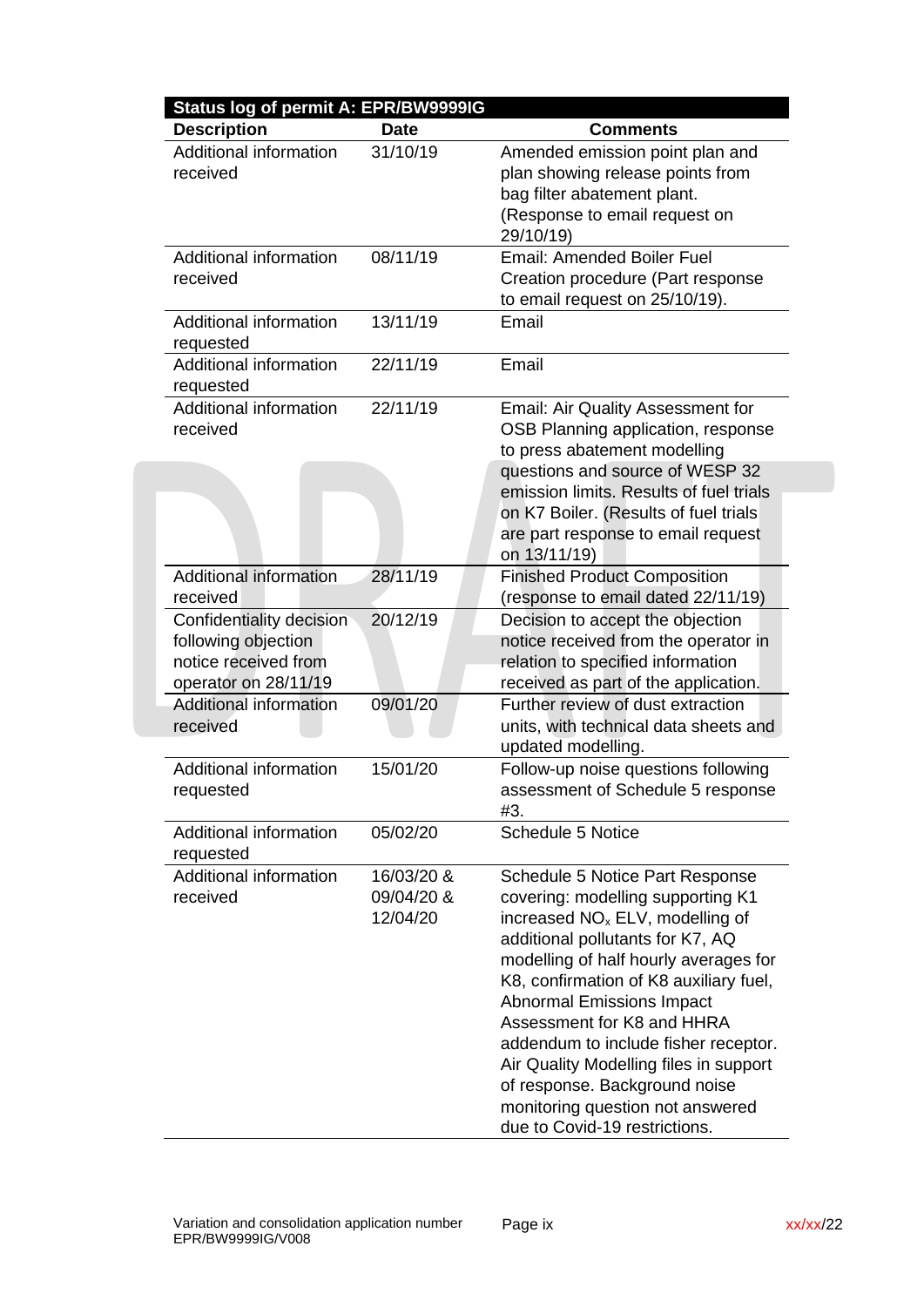| Status log of permit A: EPR/BW9999IG       |                        |                                                                                                                                                                                                                                                                                                                                                                                    |
|--------------------------------------------|------------------------|------------------------------------------------------------------------------------------------------------------------------------------------------------------------------------------------------------------------------------------------------------------------------------------------------------------------------------------------------------------------------------|
| <b>Description</b>                         | <b>Date</b>            | <b>Comments</b>                                                                                                                                                                                                                                                                                                                                                                    |
| Additional information                     | 06/05/20 &             | Emails requesting confirmation of                                                                                                                                                                                                                                                                                                                                                  |
| requested                                  | 27/05/20               | current trade effluent emission points                                                                                                                                                                                                                                                                                                                                             |
| Additional information                     | 21/05/20 &             | Emails confirming current trade                                                                                                                                                                                                                                                                                                                                                    |
| received                                   | 27/05/20               | effluent emission points                                                                                                                                                                                                                                                                                                                                                           |
| Additional information<br>received         | 15/07/20               | Letter from Kronospan following<br>NRW & Kronospan meeting on 9<br>July 2020. Confirms understanding<br>of postponing determination of OSB<br>development and removing from this<br>variation. This is due to difficulty of<br>obtaining up to date background<br>noise data due to Covid-19<br>restrictions.<br>(Superceded by correspondence<br>sent to Kronospan dated 18/03/22 |
|                                            |                        | advising submission of a new                                                                                                                                                                                                                                                                                                                                                       |
|                                            |                        | application for OSB in the light of<br>design changes since the original<br>application PAN-002755).                                                                                                                                                                                                                                                                               |
| <b>Additional information</b><br>requested | 08/10/20               | <b>Schedule 5 Notice</b>                                                                                                                                                                                                                                                                                                                                                           |
| Additional information                     | 27/11/20,              | Schedule 5 Notice response                                                                                                                                                                                                                                                                                                                                                         |
| received                                   | 02/12/20 &<br>10/12/20 | covering: Site plans including<br>emission points, modelling of<br>particulate emissions and design<br>specification for bag filter abatement<br>plant, points of clarification in relation<br>to air modelling from third and fourth<br>Schedule 5 responses, in-                                                                                                                 |
|                                            |                        | combination habitats assessment for<br>European Sites, updated Fire<br>Prevention and Mitigation Plan and<br>noise assessment for Chip Dryer No.<br>4.                                                                                                                                                                                                                             |
| Additional information<br>requested        | 02/12/20               | Email requesting clarification and<br>submission of noise modelling files<br>for New Chip Dryer 4                                                                                                                                                                                                                                                                                  |
| Additional information<br>received         | 02/12/20               | Noise modelling files for new Chip<br>Dryer <sub>4</sub>                                                                                                                                                                                                                                                                                                                           |
| Additional information<br>requested        | 07/12/20               | Emails requesting clarification on<br>calculation of K1 emission rate &<br>submission of 4 x missing bag filter<br>data sheets.                                                                                                                                                                                                                                                    |
| <b>Additional information</b><br>received  | 10/12/20               | 4 x missing bag filter data sheets<br>submitted in response to email dated<br>07/12/20                                                                                                                                                                                                                                                                                             |
| Additional information<br>requested        | 10/12/20               | Email querying Met data for K8 half-<br>hourly ELVs model inputs                                                                                                                                                                                                                                                                                                                   |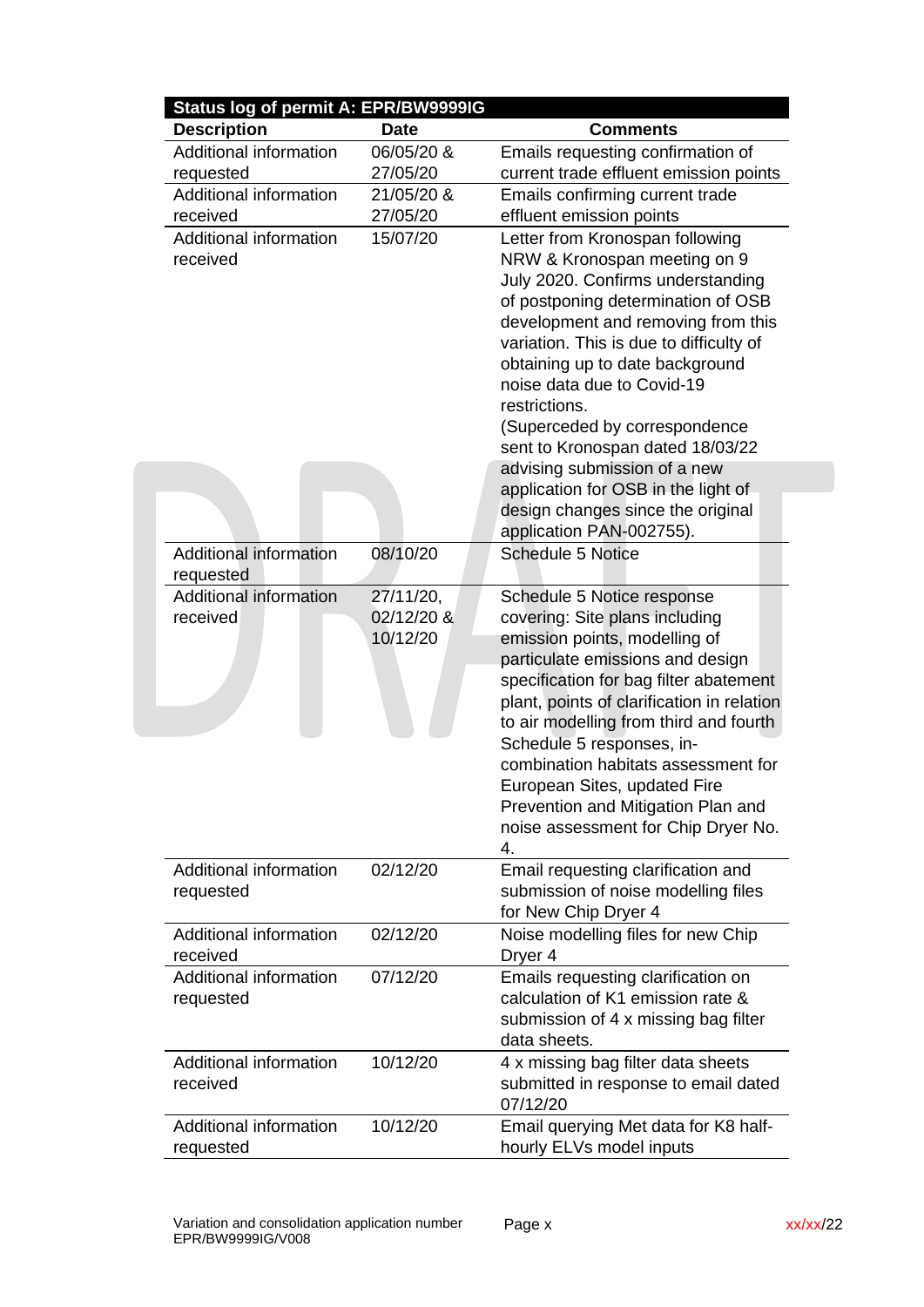| Status log of permit A: EPR/BW9999IG                  |                        |                                                                                                                                                                                                                            |
|-------------------------------------------------------|------------------------|----------------------------------------------------------------------------------------------------------------------------------------------------------------------------------------------------------------------------|
| <b>Description</b>                                    | <b>Date</b>            | <b>Comments</b>                                                                                                                                                                                                            |
| Additional information<br>requested                   | 16/12/20               | Additional clarification sought on in-<br>combination assessment provided<br>as part of the fifth Schedule 5 Notice<br>Response.                                                                                           |
| Additional information<br>requested                   | 18/12/20 &<br>11/01/21 | Emails querying noise modelling for<br>New Chip Dryer 4                                                                                                                                                                    |
| Additional information<br>received                    | 23/12/20               | Clarification on K1 emission rate,<br>Met data for K8 half-hourly ELV<br>model inputs and updated in-<br>combination assessment in<br>response to follow up questions via<br>emails dated 07/12/20, 10/12/20 &<br>16/12/20 |
| Additional information<br>requested                   | 23/12/20 &<br>07/01/21 | Emails querying model inputs for<br>WESP 32 Press abatement releases                                                                                                                                                       |
| Additional information<br>received                    | 21/01/21               | Amended site plan with air emission<br>point A29 removed.                                                                                                                                                                  |
| Additional information<br>received                    | 22/01/21 &<br>15/03/21 | Emails clarifying queries on noise<br>modelling for new Chip Dryer 4<br>(email request dated 18/12/20).                                                                                                                    |
| Additional information<br>requested                   | 26/01/21               | Email: Confirmation of modelling<br>scenarios required for WESP 32<br>Press abatement releases and<br>plume visibility analysis.                                                                                           |
| <b>Additional information</b><br>requested            | 09/02/21               | Email: follow up noise questions<br>based on email response of<br>22/01/21                                                                                                                                                 |
| <b>Additional information</b><br>received             | 03/03/21               | Press abatement and plume visibility<br>modelling for WESP 32 (response to<br>email dated 26/01/21)                                                                                                                        |
| <b>Additional information</b><br>received             | 08/03/21               | Email: revised and updated noise<br>modelling files verifying noise<br>reduction associated with new wood<br>chip preparation plant (response to<br>email dated 09/02/21)                                                  |
| Additional information<br>requested                   | 16/07/21               | <b>Schedule 5 Notice</b>                                                                                                                                                                                                   |
| <b>Additional information</b><br>provided to Operator | 22/07/21               | Spreadsheet of Medium Combustion<br>Plant permits issued in North & Mid<br>Wales regions to inform scope of<br>habitats in-combination assessment.                                                                         |
| Additional information<br>received                    | 31/07/21               | Response to Schedule 5 Notice<br>dated 16/07/21. Consolidated Air<br>Quality Modelling report for the<br>installation.                                                                                                     |
| Additional information<br>requested                   | 19/08/21               | Email: Process flow diagram for<br>WESP 21                                                                                                                                                                                 |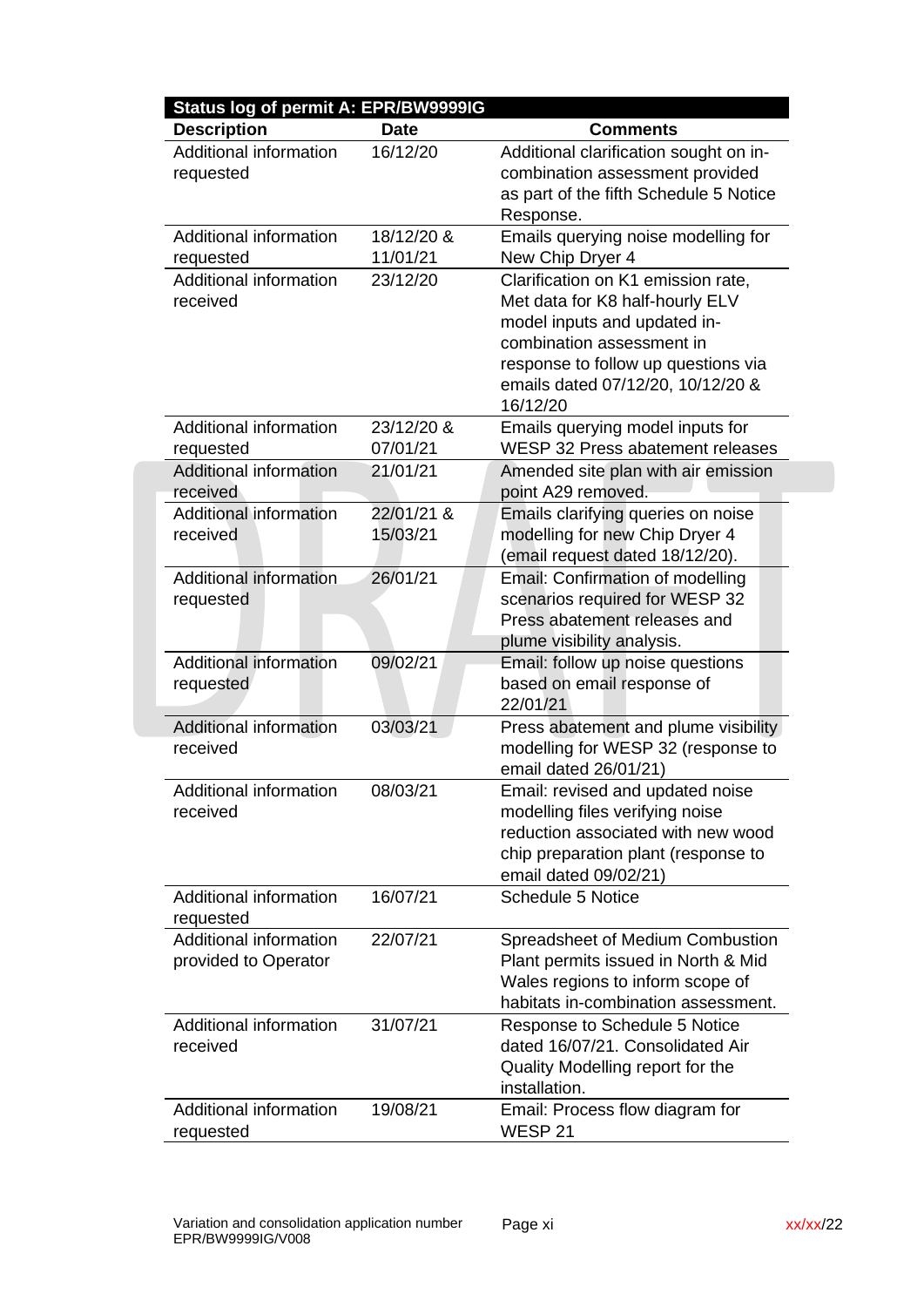| Status log of permit A: EPR/BW9999IG<br><b>Description</b>          | <b>Date</b>     | <b>Comments</b>                                                                                                                                                          |
|---------------------------------------------------------------------|-----------------|--------------------------------------------------------------------------------------------------------------------------------------------------------------------------|
| Additional information<br>requested                                 | 25/08/21        | Email: Excel spreadsheet of<br>emission calculations underpinning                                                                                                        |
|                                                                     |                 | air quality modelling and priority<br>order for other Schedule 5 follow up<br>items.                                                                                     |
| Additional information<br>requested                                 | 26/08/21        | Email request for consolidated Air<br>Quality modelling report to address<br>inconsistencies identified from initial<br>review of Schedule 5 response<br>dated 31/07/21. |
| Additional information<br>received                                  | 10/09/21        | <b>Updated Consolidated Air Quality</b><br>Modelling report addressing the<br>inconsistencies identified in emails<br>dated 25/08/21 & 26/08/21.                         |
| Additional information                                              | 15/12/21        | Updated consolidated air quality                                                                                                                                         |
| received                                                            |                 | modelling report addressing habitats<br>issues with acid deposition process<br>contributions and critical loads for<br>assessment.                                       |
| <b>Additional information</b><br>requested                          | 17/12/21        | Email: Feasibility of meeting Likely<br>Case $NOx$ emission limits in terms of<br>normal process fluctuations.                                                           |
| <b>Additional information</b><br>received                           | 11/01/22        | <b>Email: Emissions monitoring results</b><br>for WESP 21 and MDF 1 & 2<br>cyclones. (response to email dated<br>17/12/21                                                |
| Notice of Deemed<br>Withdraw PAN-002755                             | 15/06/2022      | OSB development proposals (ref<br>PAN-002755) partially deemed<br>withdrawn from this variation.                                                                         |
| Variation determined<br><b>Consolidated Permit:</b><br>EPR/BW9999IG | <b>DD/MM/22</b> | Varied and consolidated permit<br>issued in modern IED condition<br>format. The following permits have<br>been consolidated: EPR/BW9999IG<br>and WCBC/IPPC/03/KR(V3).    |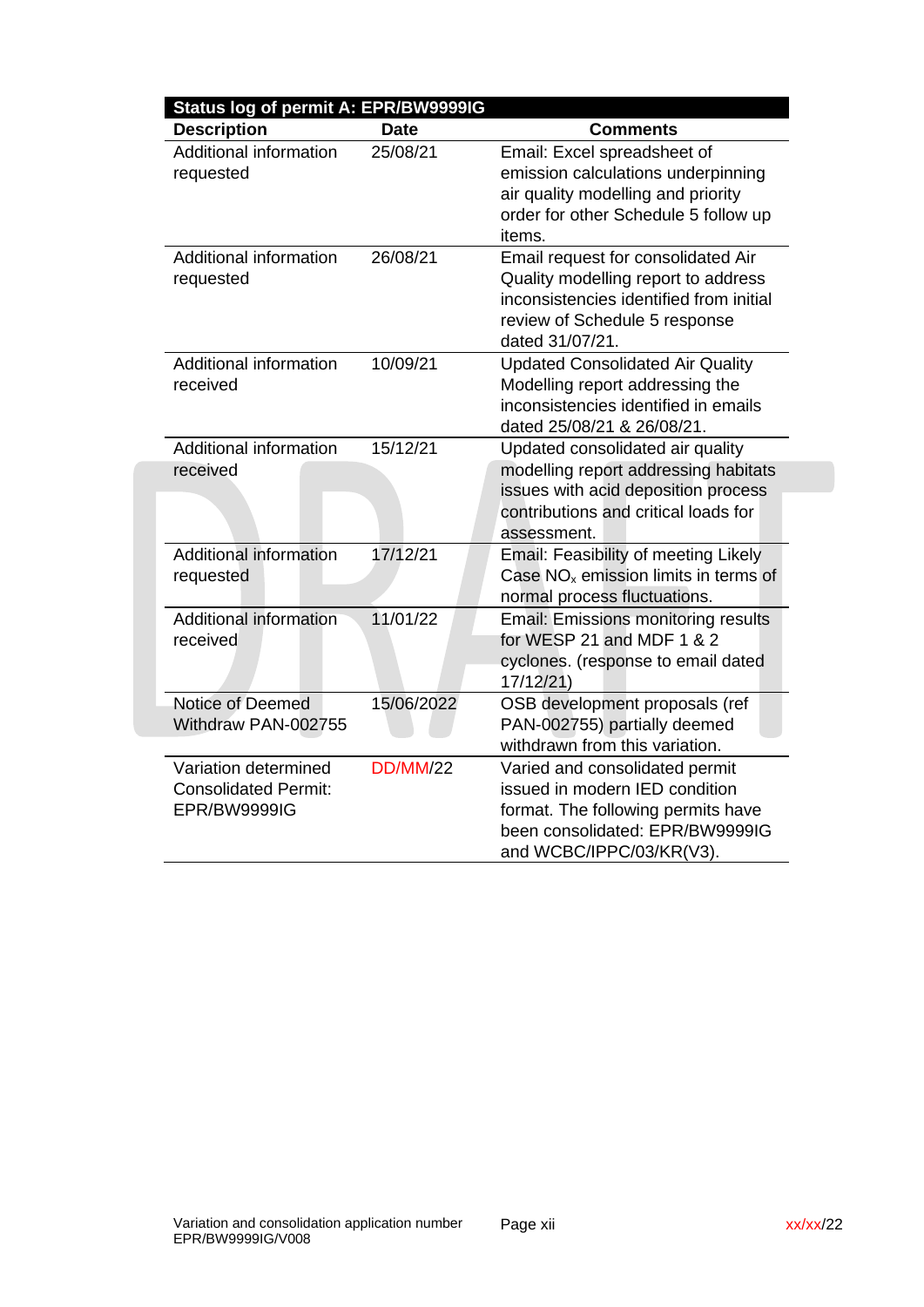| <b>Status log of permit B: WCBC/PPC/KR</b>                                  |                                     |                                                                                                                                                                                                                                                                                                                                                                                                                                                                                                                                          |
|-----------------------------------------------------------------------------|-------------------------------------|------------------------------------------------------------------------------------------------------------------------------------------------------------------------------------------------------------------------------------------------------------------------------------------------------------------------------------------------------------------------------------------------------------------------------------------------------------------------------------------------------------------------------------------|
| <b>Description</b>                                                          | <b>Date</b>                         | <b>Comments</b>                                                                                                                                                                                                                                                                                                                                                                                                                                                                                                                          |
| Permit determined<br>WCBC/PPC/KR/1                                          | 17/09/04                            |                                                                                                                                                                                                                                                                                                                                                                                                                                                                                                                                          |
| Permit determined<br>WCBC/PPC/KR(V2)                                        | 12/11/12                            |                                                                                                                                                                                                                                                                                                                                                                                                                                                                                                                                          |
| Permit determined<br>WCBC/IPPC/03/KR(V3)                                    | 17/10/14                            |                                                                                                                                                                                                                                                                                                                                                                                                                                                                                                                                          |
| Variation and<br>consolidation application<br>EPR/BW9999IG/V008<br>received | Duly made<br>27/07/18               | Application for new OSB Production<br>line; consolidation of extant WCBC &<br>NRW permits to implement WG<br><b>Direction; Natural Resources Wales</b><br>Production of Wood-based Panels<br><b>Sector Review</b>                                                                                                                                                                                                                                                                                                                        |
| <b>Additional information</b><br>requested                                  | 01/08/18                            | Email                                                                                                                                                                                                                                                                                                                                                                                                                                                                                                                                    |
| Additional information<br>received                                          | 02/08/18                            | Email confirmation that the Sawmill<br>and Laminated Flooring Line are<br>both EPR Section 6.6 B (a) i<br>activities. (Response to email<br>request on 01/08/18).                                                                                                                                                                                                                                                                                                                                                                        |
| <b>Additional information</b><br>requested                                  | 23/11/18                            | <b>Schedule 5 Notice</b>                                                                                                                                                                                                                                                                                                                                                                                                                                                                                                                 |
| <b>Regulation 61 Notice sent</b><br>to the Operator                         | 15/01/19                            | Issue of a Notice under Regulation<br>61(1) of the Environmental<br>Permitting (England and Wales)<br>Regulations 2016 requiring further<br>information on expected compliance<br>with the "Large Volume Organic<br><b>Chemicals BAT Conclusions" and</b><br>"Common Waste Water and Waste<br>Gas Treatment / Management<br>Systems in the Chemical Sector BAT<br>Conclusions". The purpose of this<br>request is to gather information to<br>inform a forthcoming NRW review of<br>the permit against these best<br>practice documents. |
| Additional information<br>received                                          | 21/01/19,<br>23/01/19 &<br>24/01/19 | Schedule 5 notice response<br>addressing, air quality assessment,<br>Kronoplus Ltd operations, noise<br>assessment and more detailed<br>comparison of Kronospan Ltd's<br>operations against the Wood Panel<br><b>BREF BAT Conclusions.</b>                                                                                                                                                                                                                                                                                               |
| <b>Additional information</b>                                               | 08/04/19                            | <b>Schedule 5 Notice</b>                                                                                                                                                                                                                                                                                                                                                                                                                                                                                                                 |
| requested                                                                   |                                     |                                                                                                                                                                                                                                                                                                                                                                                                                                                                                                                                          |
| Additional information<br>requested                                         | 03/05/19                            | Query on waste types accepted by<br>K7. Grades of wood part of the<br>question no longer relevant.                                                                                                                                                                                                                                                                                                                                                                                                                                       |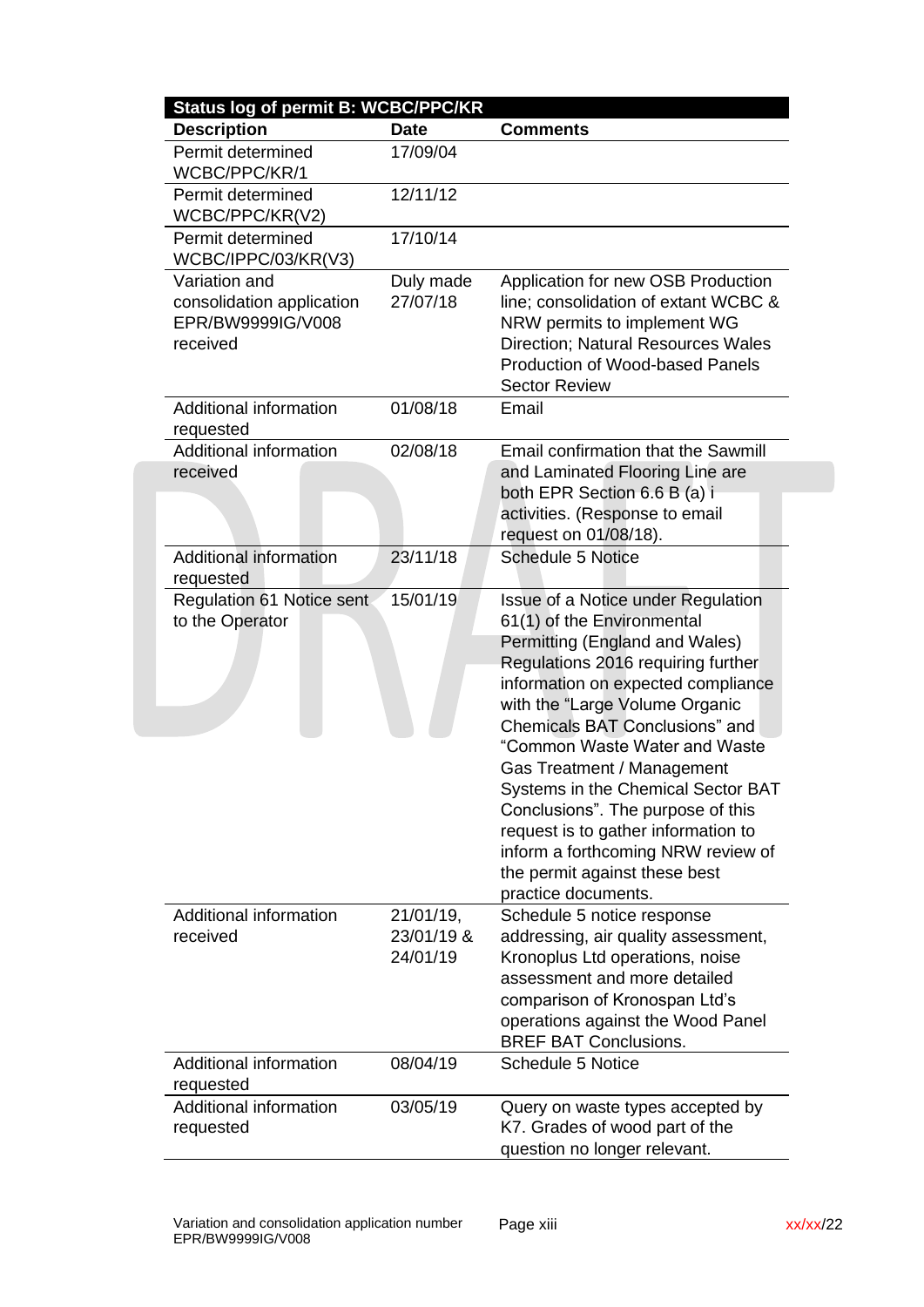| <b>Status log of permit B: WCBC/PPC/KR</b> |             |                                                                                                                                                                                                                                                                                                                                                                                                                                                                                                                                                                          |
|--------------------------------------------|-------------|--------------------------------------------------------------------------------------------------------------------------------------------------------------------------------------------------------------------------------------------------------------------------------------------------------------------------------------------------------------------------------------------------------------------------------------------------------------------------------------------------------------------------------------------------------------------------|
| <b>Description</b>                         | <b>Date</b> | <b>Comments</b>                                                                                                                                                                                                                                                                                                                                                                                                                                                                                                                                                          |
| Additional information<br>received         | 28/05/19    | Identification of which legal entities<br>control each regulated activity.<br>Provision of updated noise<br>assessment, noise modelling for on-<br>site traffic and complaints log<br>template. Clarification on Air Quality<br>Assessment Input tables, status of<br>Gas Engines 4 & 5, plume<br>abatement on the newly constructed<br>WESP 21, items of combustion plant<br>using Light Fuel Oil as a secondary<br>fuel and which combustion plant the<br>report in Appendix E of the variation<br>application is relevant to.<br>Clarification of raw material usage, |
|                                            |             | water use, releases to sewer,                                                                                                                                                                                                                                                                                                                                                                                                                                                                                                                                            |
|                                            |             | relevant to proposed OSB process.<br>Clarification on waste types used in                                                                                                                                                                                                                                                                                                                                                                                                                                                                                                |
|                                            |             | on-site processes.                                                                                                                                                                                                                                                                                                                                                                                                                                                                                                                                                       |
| Additional information<br>requested        | 04/06/19    | Email                                                                                                                                                                                                                                                                                                                                                                                                                                                                                                                                                                    |
| Additional information<br>received         | 05/06/19    | Email: 2016 site baseline noise<br>assessment & clarification on NVC<br>report appendices. (Response to<br>email request on 04/06/19).                                                                                                                                                                                                                                                                                                                                                                                                                                   |
| Additional information<br>requested        | 10/06/19    | Email                                                                                                                                                                                                                                                                                                                                                                                                                                                                                                                                                                    |
| <b>Additional information</b><br>requested | 11/06/19    | Email requesting clarification of the<br>relationship between Kronospan Ltd<br>and the companies operating the<br>Part B activities for accounting<br>purposes.                                                                                                                                                                                                                                                                                                                                                                                                          |
| Additional information<br>received         | 12/06/19    | Justification for air quality modelling<br>scenarios used for ecological<br>assessment (response to email<br>request on 10/06/19)                                                                                                                                                                                                                                                                                                                                                                                                                                        |
| Additional information<br>received         | 02/07/19    | Demonstration of Kronospan Ltd<br>operator control of Part B activities.<br>(response to email request on<br>11/06/19).                                                                                                                                                                                                                                                                                                                                                                                                                                                  |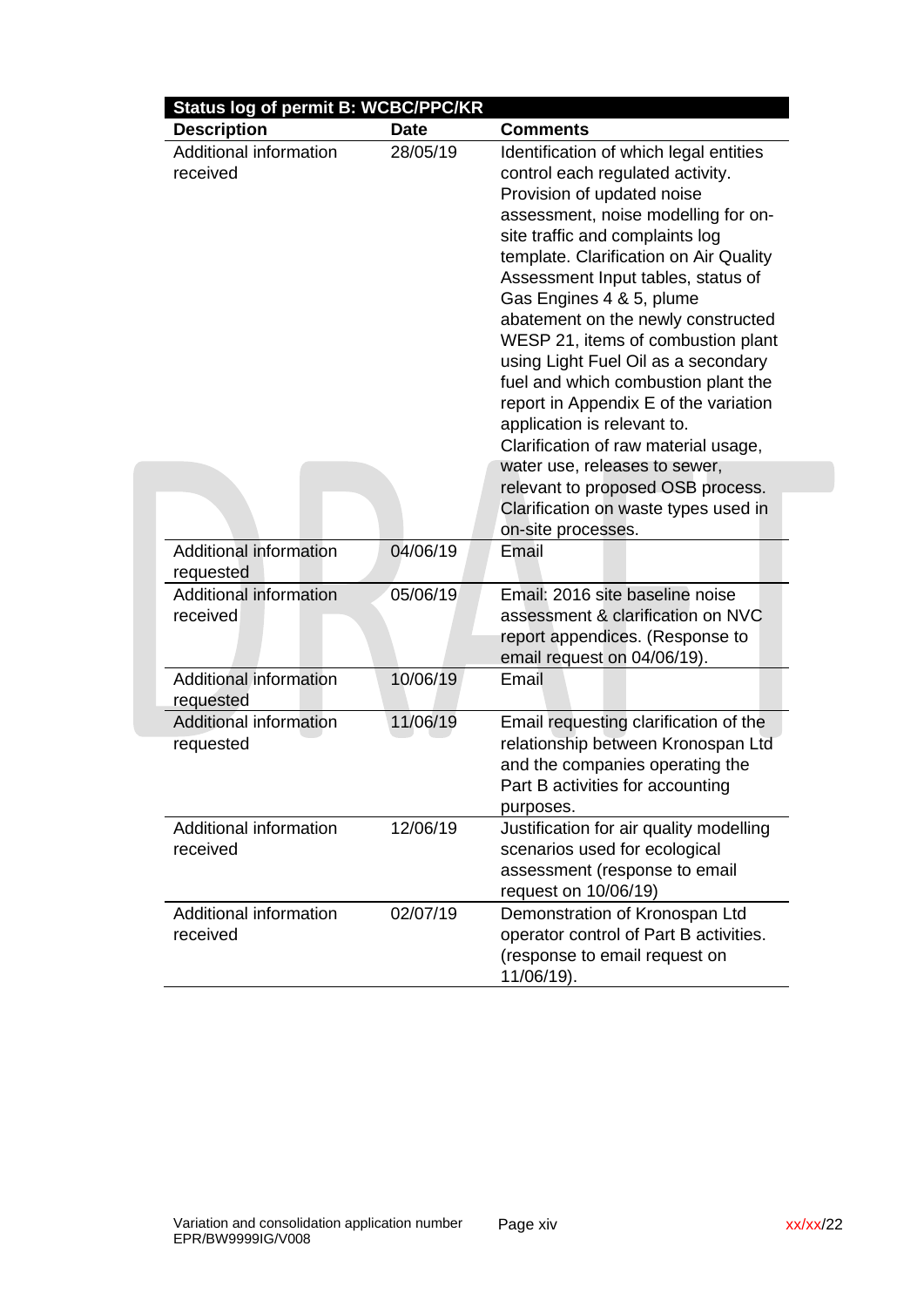| <b>Description</b>                  | <b>Date</b> | <b>Comments</b>                                                                                                                                                                                                                                                                                                                                                                                                                                                |
|-------------------------------------|-------------|----------------------------------------------------------------------------------------------------------------------------------------------------------------------------------------------------------------------------------------------------------------------------------------------------------------------------------------------------------------------------------------------------------------------------------------------------------------|
| Additional information<br>received  | 02/07/19    | Kronospan response to Regulation<br>61(1) notice requiring further<br>information on expected compliance<br>with the "Large Volume Organic<br>Chemicals BAT Conclusions" and<br>"Common Waste Water and Waste<br>Gas Treatment / Management<br>Systems in the Chemical Sector BAT                                                                                                                                                                              |
| Additional information<br>received  | 03/07/19    | Conclusions".<br><b>Email: Boiler Fuel Creation</b><br>Procedure. (Response to email<br>request on 27/06/19).                                                                                                                                                                                                                                                                                                                                                  |
| Additional information<br>requested | 12/07/19    | Email                                                                                                                                                                                                                                                                                                                                                                                                                                                          |
| Additional information<br>received  | 12/07/19    | Email: clarifying sources of releases<br>from WESPs. 32 and 21 (response<br>to email request on 12/07/19).                                                                                                                                                                                                                                                                                                                                                     |
| Additional information<br>requested | 23/07/19    | <b>Schedule 5 Notice</b>                                                                                                                                                                                                                                                                                                                                                                                                                                       |
| Additional information<br>received  | 30/09/19    | Schedule 5 Notice response<br>covering: press abatement<br>emissions dispersion from original<br>WESP 32, location of bag filter<br>abatement plant and associated<br>emissions, K8 ammonia modelling,<br>justification of habitats assessment<br>scenarios, critical loads assessment<br>for key ecological interest features,<br>updated noise modelling, OSB BAT<br>assessment, segregation of K7 and<br>K8 boiler fuel and updated emission<br>point plan. |
| Additional information<br>received  | 04/10/19    | Air Quality and Noise Modelling Files<br>in support of Schedule 5 response.                                                                                                                                                                                                                                                                                                                                                                                    |
| Additional information<br>requested | 25/10/19    | Email                                                                                                                                                                                                                                                                                                                                                                                                                                                          |
| Additional information<br>requested | 29/10/19    | Email                                                                                                                                                                                                                                                                                                                                                                                                                                                          |
| Additional information<br>received  | 29/10/19    | Email confirmation that Kronospan<br>wish to retain half-hour average<br>ELVs and legal ability for abnormal<br>operation of K8 Biomass Plant in<br>NRW permit. Confirmation of CEM<br>arrangements for K8. (Response to<br>email request on 29/10/19).                                                                                                                                                                                                        |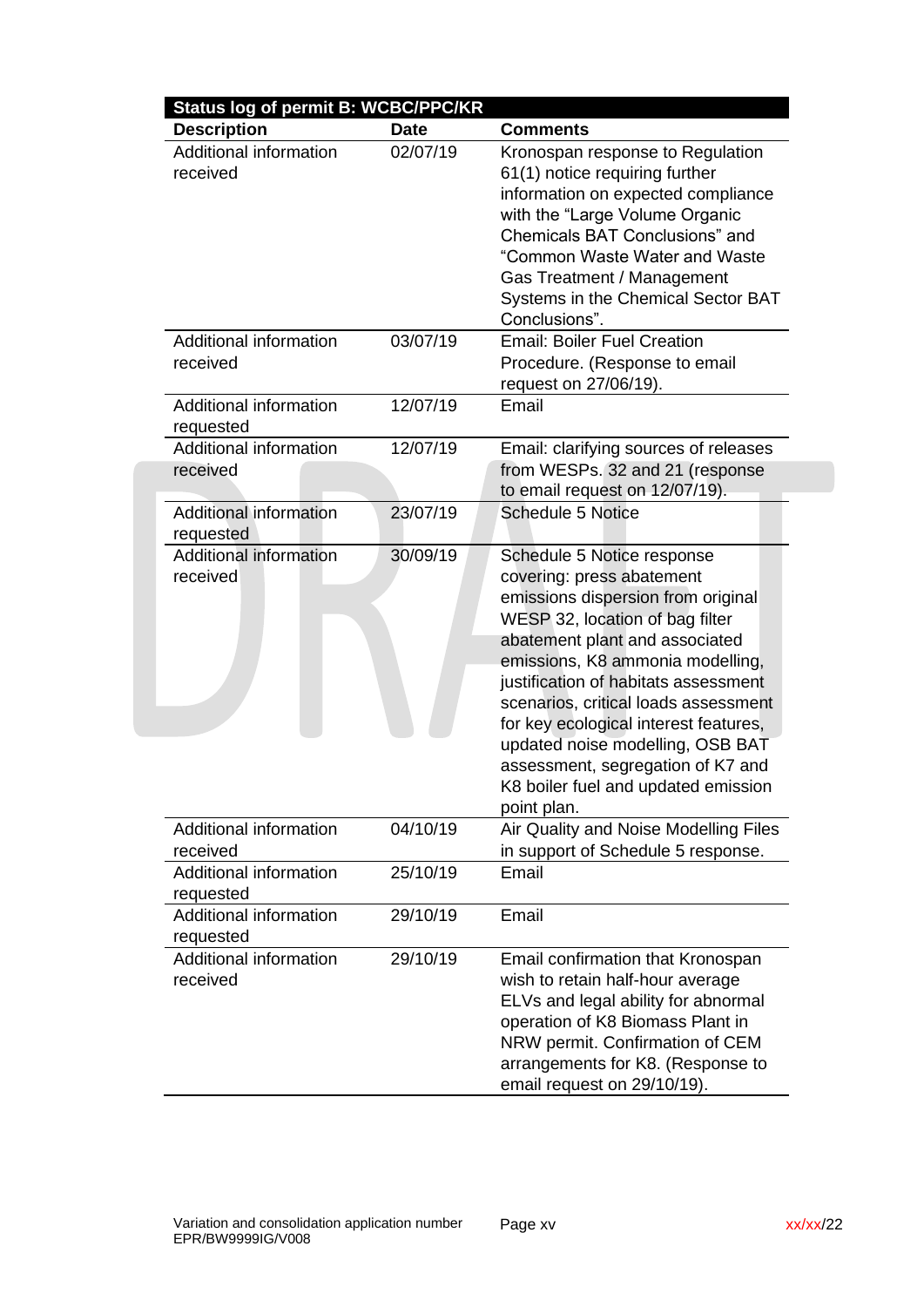| Status log of permit B: WCBC/PPC/KR                                                             |                                      |                                                                                                                                                                                                                                                                                                                                                                                                                                                                                                      |  |  |
|-------------------------------------------------------------------------------------------------|--------------------------------------|------------------------------------------------------------------------------------------------------------------------------------------------------------------------------------------------------------------------------------------------------------------------------------------------------------------------------------------------------------------------------------------------------------------------------------------------------------------------------------------------------|--|--|
| <b>Description</b>                                                                              | <b>Date</b>                          | <b>Comments</b>                                                                                                                                                                                                                                                                                                                                                                                                                                                                                      |  |  |
| Additional information<br>received                                                              | 31/10/19                             | Amended emission point plan and<br>plan showing release points from<br>bag filter abatement plant.<br>(Response to email request on<br>29/10/19)                                                                                                                                                                                                                                                                                                                                                     |  |  |
| Additional information<br>received                                                              | 08/11/19                             | <b>Email: Amended Boiler Fuel</b><br>Creation procedure (Part response<br>to email request on 25/10/19).                                                                                                                                                                                                                                                                                                                                                                                             |  |  |
| <b>Additional information</b><br>requested                                                      | 13/11/19                             | Email                                                                                                                                                                                                                                                                                                                                                                                                                                                                                                |  |  |
| <b>Additional information</b><br>requested                                                      | 22/11/19                             | Email                                                                                                                                                                                                                                                                                                                                                                                                                                                                                                |  |  |
| Additional information<br>received                                                              | 22/11/19                             | Email: Air Quality Assessment for<br>OSB Planning application, response<br>to press abatement modelling<br>questions and source of WESP 32                                                                                                                                                                                                                                                                                                                                                           |  |  |
|                                                                                                 |                                      | emission limits. Results of fuel trials<br>on K7 Boiler. (Results of fuel trials<br>are part response to email request<br>on 13/11/19)                                                                                                                                                                                                                                                                                                                                                               |  |  |
| <b>Additional information</b><br>received                                                       | 28/11/19                             | <b>Finished Product Composition</b><br>(response to email dated 22/11/19)                                                                                                                                                                                                                                                                                                                                                                                                                            |  |  |
| Confidentiality decision<br>following objection notice<br>received from operator on<br>28/11/19 | 20/12/19                             | Decision to accept the objection<br>notice received from the operator in<br>relation to specified information<br>received as part of the application.                                                                                                                                                                                                                                                                                                                                                |  |  |
| Additional information<br>received                                                              | 09/01/20                             | Further review of dust extraction<br>units, with technical data sheets and<br>updated modelling.                                                                                                                                                                                                                                                                                                                                                                                                     |  |  |
| <b>Additional information</b><br>requested                                                      | 15/01/20                             | Follow-up noise questions following<br>assessment of Schedule 5 response<br>#3.                                                                                                                                                                                                                                                                                                                                                                                                                      |  |  |
| <b>Additional information</b><br>requested                                                      | 05/02/20                             | <b>Schedule 5 Notice</b>                                                                                                                                                                                                                                                                                                                                                                                                                                                                             |  |  |
| Additional information<br>received                                                              | 16/03/20 &<br>09/04/20 &<br>12/04/20 | Schedule 5 Notice Part Response<br>covering: modelling supporting K1<br>increased NO <sub>x</sub> ELV, modelling of<br>additional pollutants for K7, AQ<br>modelling of half hourly averages for<br>K8, confirmation of K8 auxiliary fuel,<br><b>Abnormal Emissions Impact</b><br>Assessment for K8 and HHRA<br>addendum to include fisher receptor.<br>Air Quality Modelling files in support<br>of response. Background noise<br>monitoring question not answered<br>due to Covid-19 restrictions. |  |  |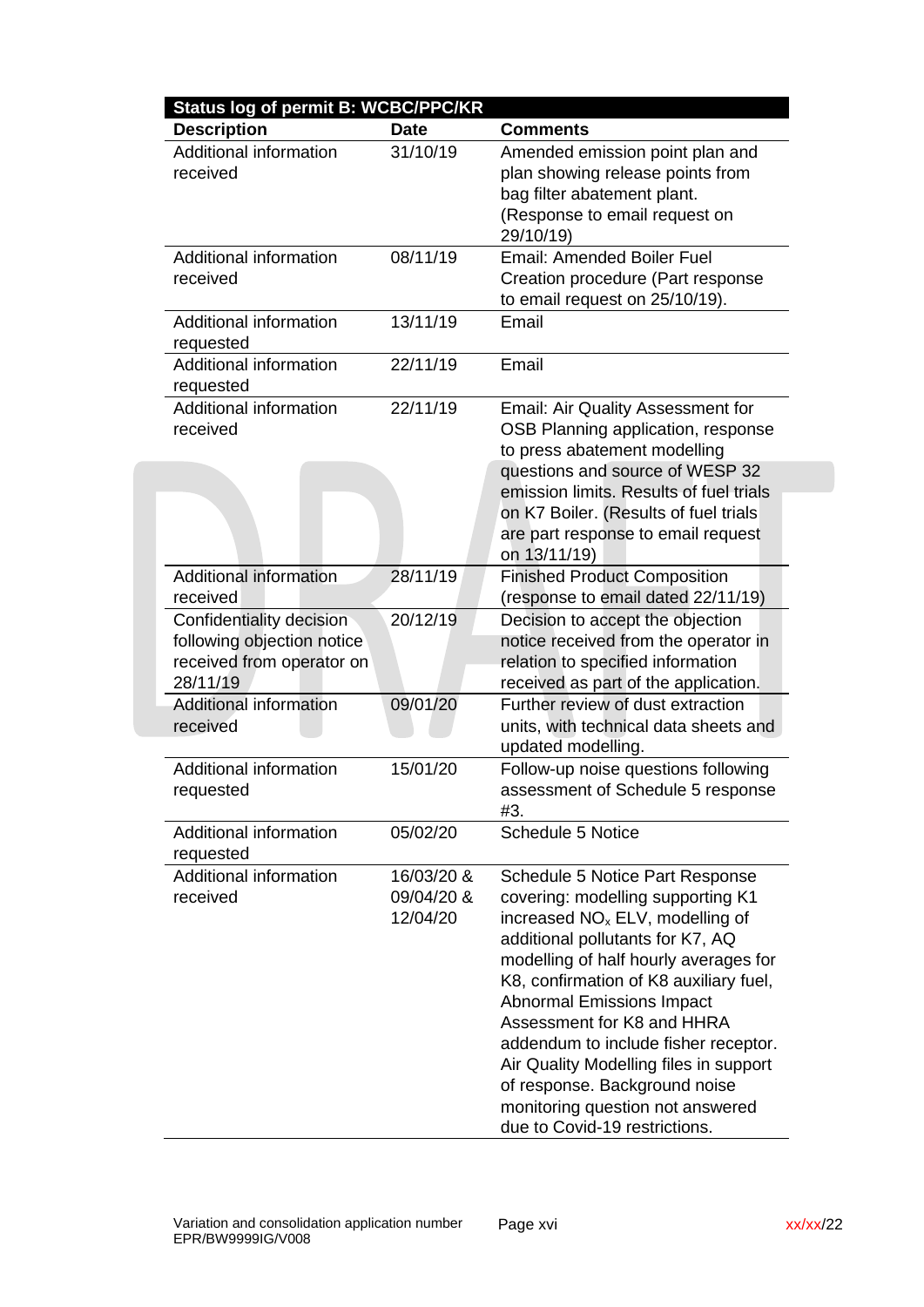| <b>Status log of permit B: WCBC/PPC/KR</b> |             |                                                                                                                                                                                                                                                                                                                                                                                            |  |  |
|--------------------------------------------|-------------|--------------------------------------------------------------------------------------------------------------------------------------------------------------------------------------------------------------------------------------------------------------------------------------------------------------------------------------------------------------------------------------------|--|--|
| <b>Description</b>                         | <b>Date</b> | <b>Comments</b>                                                                                                                                                                                                                                                                                                                                                                            |  |  |
| Additional information                     | 06/05/20 &  | Emails requesting confirmation of                                                                                                                                                                                                                                                                                                                                                          |  |  |
| requested                                  | 27/05/20    | current trade effluent emission points                                                                                                                                                                                                                                                                                                                                                     |  |  |
| <b>Additional information</b>              | 21/05/20 &  | Emails confirming current trade                                                                                                                                                                                                                                                                                                                                                            |  |  |
| received                                   | 27/05/20    | effluent emission points                                                                                                                                                                                                                                                                                                                                                                   |  |  |
| Additional information<br>received         | 15/07/20    | Letter from Kronospan following<br>NRW & Kronospan meeting on 9<br>July 2020. Confirms understanding<br>of postponing determination of OSB<br>development and removing from this<br>variation. This is due to difficulty of<br>obtaining up to date background<br>noise data due to Covid-19<br>restrictions.<br>(Superceded by correspondence<br>sent to Kronospan dated 18/03/22         |  |  |
|                                            |             | advising submission of a new                                                                                                                                                                                                                                                                                                                                                               |  |  |
|                                            |             | application for OSB in the light of                                                                                                                                                                                                                                                                                                                                                        |  |  |
|                                            |             | design changes since the original                                                                                                                                                                                                                                                                                                                                                          |  |  |
|                                            |             | application PAN-002755).                                                                                                                                                                                                                                                                                                                                                                   |  |  |
| <b>Additional information</b><br>requested | 08/10/20    | <b>Schedule 5 Notice</b>                                                                                                                                                                                                                                                                                                                                                                   |  |  |
| <b>Additional information</b>              | 27/11/20,   | Schedule 5 Notice response                                                                                                                                                                                                                                                                                                                                                                 |  |  |
| received                                   | 02/12/20 &  | covering: Site plans including                                                                                                                                                                                                                                                                                                                                                             |  |  |
|                                            | 10/12/20    | emission points, modelling of<br>particulate emissions and design<br>specification for bag filter abatement<br>plant, points of clarification in relation<br>to air modelling from third and fourth<br>Schedule 5 responses, in-<br>combination habitats assessment for<br>European Sites, updated Fire<br>Prevention and Mitigation Plan and<br>noise assessment for Chip Dryer No.<br>4. |  |  |
| Additional information<br>requested        | 02/12/20    | Email requesting clarification and<br>submission of noise modelling files<br>for New Chip Dryer 4                                                                                                                                                                                                                                                                                          |  |  |
| Additional information<br>received         | 02/12/20    | Noise modelling files for new Chip<br>Dryer <sub>4</sub>                                                                                                                                                                                                                                                                                                                                   |  |  |
| Additional information<br>requested        | 07/12/20    | Emails requesting clarification on<br>calculation of K1 emission rate &<br>submission of 4 x missing bag filter<br>data sheets.                                                                                                                                                                                                                                                            |  |  |
| <b>Additional information</b><br>received  | 10/12/20    | 4 x missing bag filter data sheets<br>submitted in response to email dated<br>07/12/20                                                                                                                                                                                                                                                                                                     |  |  |
| Additional information<br>requested        | 10/12/20    | Email querying Met data for K8 half-<br>hourly ELVs model inputs                                                                                                                                                                                                                                                                                                                           |  |  |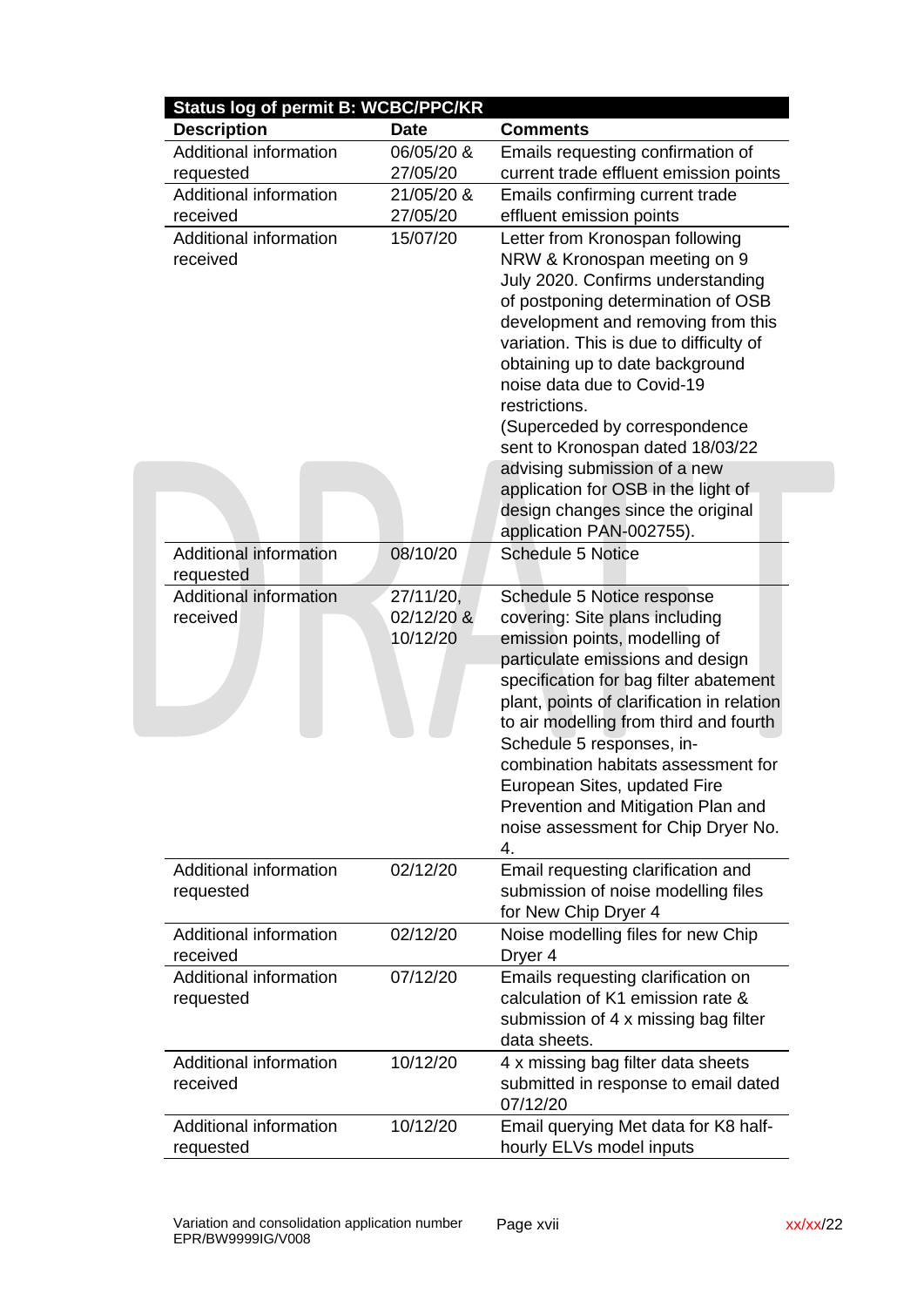| <b>Status log of permit B: WCBC/PPC/KR</b>            |                        |                                                                                                                                                                                                                            |
|-------------------------------------------------------|------------------------|----------------------------------------------------------------------------------------------------------------------------------------------------------------------------------------------------------------------------|
| <b>Description</b>                                    | <b>Date</b>            | <b>Comments</b>                                                                                                                                                                                                            |
| Additional information<br>requested                   | 16/12/20               | Additional clarification sought on in-<br>combination assessment provided<br>as part of the fifth Schedule 5 Notice<br>Response.                                                                                           |
| Additional information<br>requested                   | 18/12/20 &<br>11/01/21 | Emails querying noise modelling for<br>New Chip Dryer 4                                                                                                                                                                    |
| Additional information<br>received                    | 23/12/20               | Clarification on K1 emission rate,<br>Met data for K8 half-hourly ELV<br>model inputs and updated in-<br>combination assessment in<br>response to follow up questions via<br>emails dated 07/12/20, 10/12/20 &<br>16/12/20 |
| Additional information<br>requested                   | 23/12/20 &<br>07/01/21 | Emails querying model inputs for<br>WESP 32 Press abatement releases                                                                                                                                                       |
| Additional information<br>received                    | 21/01/21               | Amended site plan with air emission<br>point A29 removed.                                                                                                                                                                  |
| Additional information<br>received                    | 22/01/21 &<br>15/03/21 | Emails clarifying queries on noise<br>modelling for new Chip Dryer 4<br>(email request dated 18/12/20).                                                                                                                    |
| Additional information<br>requested                   | 26/01/21               | Email: Confirmation of modelling<br>scenarios required for WESP 32<br>Press abatement releases and<br>plume visibility analysis.                                                                                           |
| Additional information<br>requested                   | 09/02/21               | Email: follow up noise questions<br>based on email response of<br>22/01/21                                                                                                                                                 |
| <b>Additional information</b><br>received             | 03/03/21               | Press abatement and plume visibility<br>modelling for WESP 32 (response to<br>email dated 26/01/21)                                                                                                                        |
| Additional information<br>received                    | 08/03/21               | Email: revised and updated noise<br>modelling files verifying noise<br>reduction associated with new wood<br>chip preparation plant (response to<br>email dated 09/02/21)                                                  |
| Additional information<br>requested                   | 16/07/21               | <b>Schedule 5 Notice</b>                                                                                                                                                                                                   |
| <b>Additional information</b><br>provided to Operator | 22/07/21               | Spreadsheet of Medium Combustion<br>Plant permits issued in North & Mid<br>Wales regions to inform scope of<br>habitats in-combination assessment.                                                                         |
| Additional information<br>received                    | 31/07/21               | Response to Schedule 5 Notice<br>dated 16/07/21. Consolidated Air<br>Quality Modelling report for the<br>installation.                                                                                                     |
| Additional information<br>requested                   | 19/08/21               | Email: Process flow diagram for<br>WESP <sub>21</sub>                                                                                                                                                                      |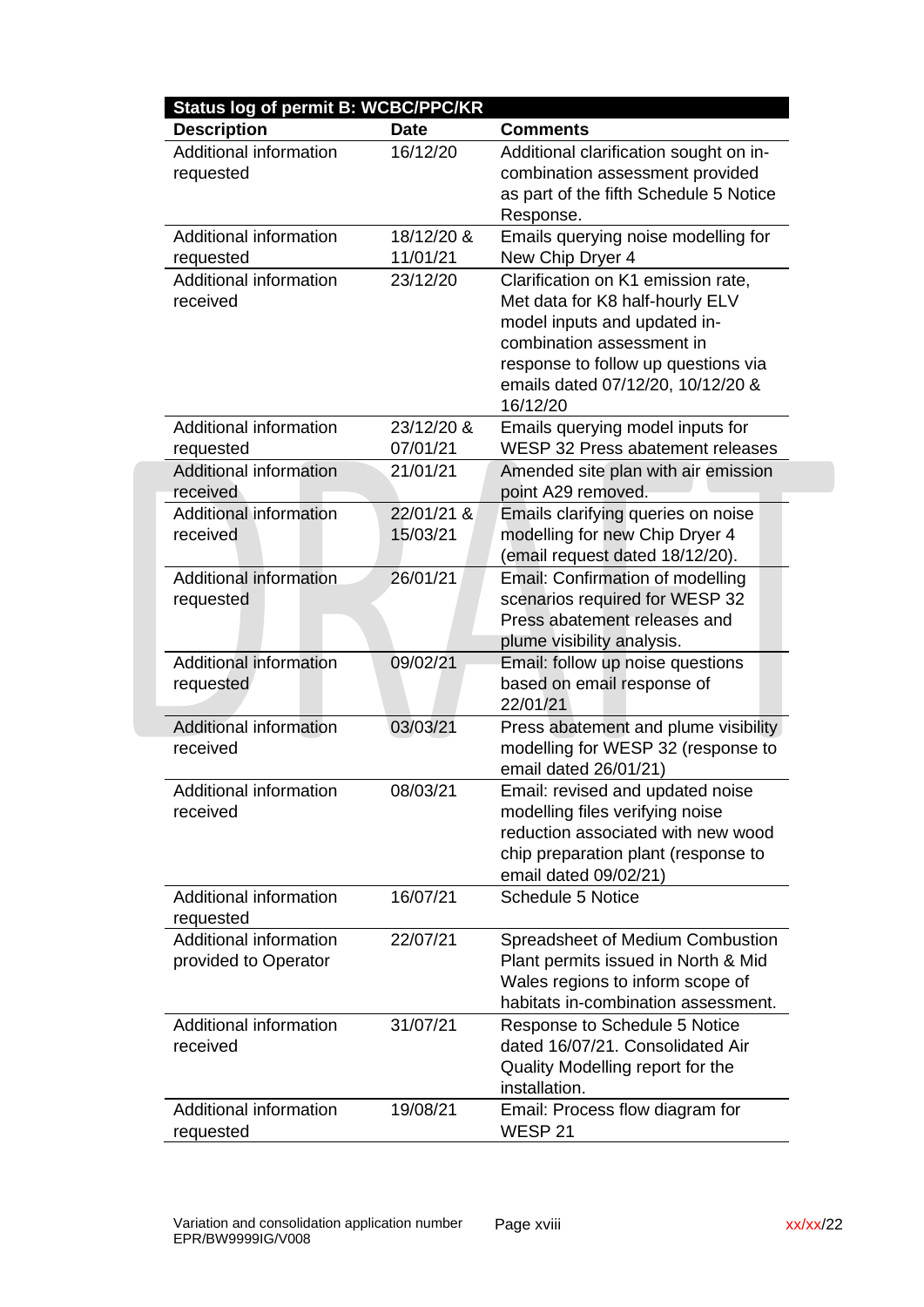| Status log of permit B: WCBC/PPC/KR<br><b>Description</b>           | <b>Date</b>     | <b>Comments</b>                                                                                                                                                          |
|---------------------------------------------------------------------|-----------------|--------------------------------------------------------------------------------------------------------------------------------------------------------------------------|
| <b>Additional information</b><br>requested                          | 25/08/21        | Email: Excel spreadsheet of<br>emission calculations underpinning<br>air quality modelling and priority<br>order for other Schedule 5 follow up<br>items.                |
| Additional information<br>requested                                 | 26/08/21        | Email request for consolidated Air<br>Quality modelling report to address<br>inconsistencies identified from initial<br>review of Schedule 5 response<br>dated 31/07/21. |
| <b>Additional information</b><br>received                           | 10/09/21        | <b>Updated Consolidated Air Quality</b><br>Modelling report addressing the<br>inconsistencies identified in emails<br>dated 25/08/21 & 26/08/21.                         |
| Additional information<br>received                                  | 15/12/21        | Updated consolidated air quality<br>modelling report addressing habitats<br>issues with acid deposition process<br>contributions and critical loads for<br>assessment.   |
| Additional information<br>requested                                 | 17/12/21        | Email: Feasibility of meeting Likely<br>Case $NOx$ emission limits in terms of<br>normal process fluctuations.                                                           |
| <b>Additional information</b><br>received                           | 11/01/22        | <b>Email: Emissions monitoring results</b><br>for WESP 21 and MDF 1 & 2<br>cyclones. (response to email dated<br>17/12/21)                                               |
| Notice of Deemed<br>Withdraw PAN-002755                             | 15/06/2022      | OSB development proposals (ref<br>PAN-002755) partially deemed<br>withdrawn from this variation.                                                                         |
| Variation determined<br><b>Consolidated Permit:</b><br>EPR/BW9999IG | <b>DD/MM/22</b> | Varied and consolidated permit<br>issued in modern IED condition<br>format. The following permits have<br>been consolidated: EPR/BW9999IG<br>and WCBC/IPPC/03/KR(V3).    |

End of introductory note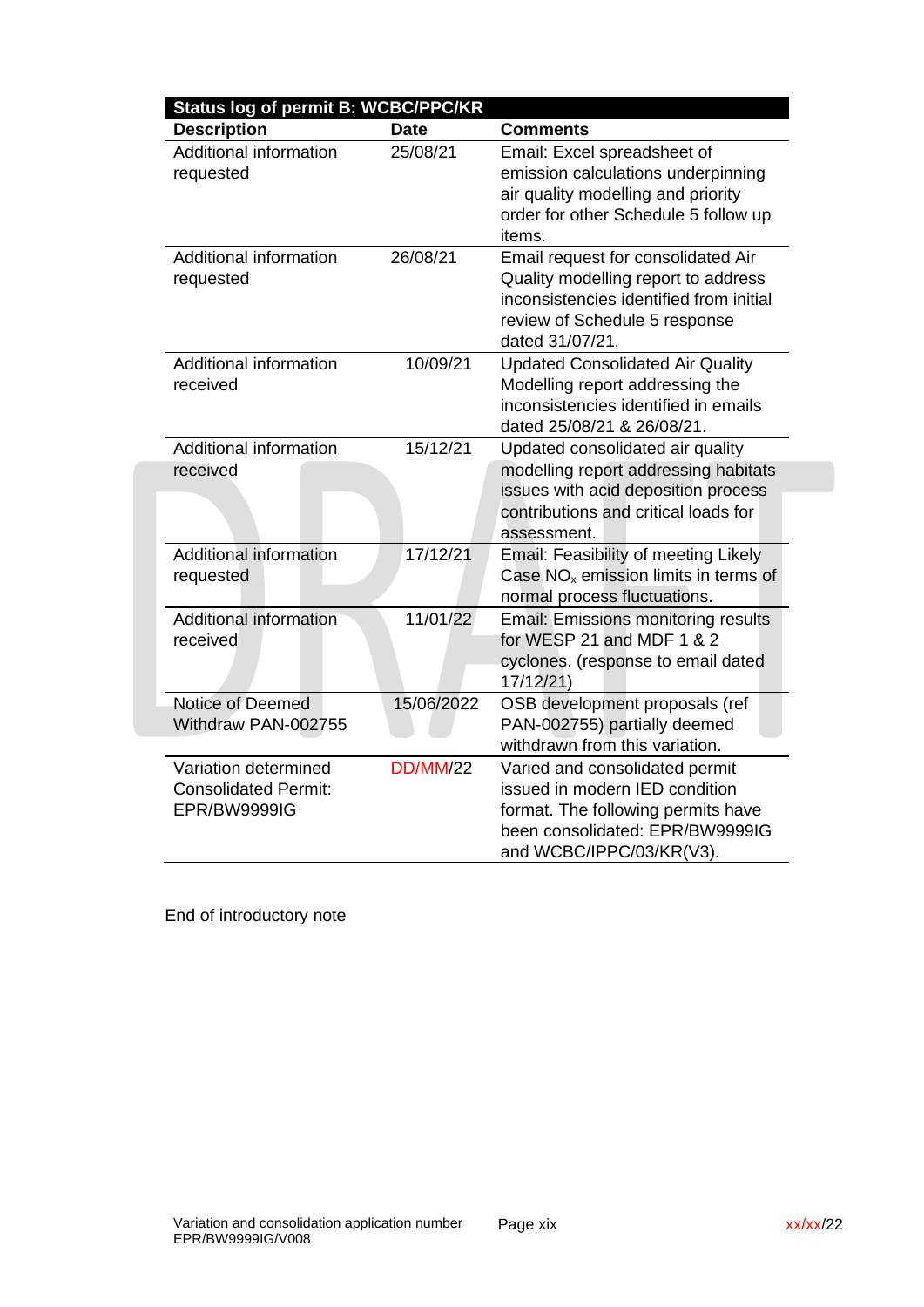### **Notice of variation and consolidation**

The Environmental Permitting (England and Wales) Regulations 2016

The Natural Resources Body for Wales ("Natural Resources Wales") in exercise of its powers under regulations 18 and 20 of the Environmental Permitting (England and Wales) Regulations 2016 varies and consolidates environmental permits

Permit numbers **EPR/BW9999IG WCBC/IPPC/03/KR(V3)**

issued to **Kronospan Ltd** ("the operator")

whose registered office is

**Kronospan Limited Maesgwyn Farm Chirk Wrexham LL14 5NT**

company registration number **00981905**

to operate a regulated facility at

**Chirk Particleboard Factory, Holyhead Road Chirk Wrexham LL14 5NT**

to the extent set out in the schedules.

The notice shall take effect from DD/MM/2022

**The number of the consolidated permit is EPR/BW9999IG**

| Signed | Date              |
|--------|-------------------|
|        | <b>DD/MM/2022</b> |

Team Leader, Installations and RSR Permitting Authorised on behalf of Natural Resources Wales